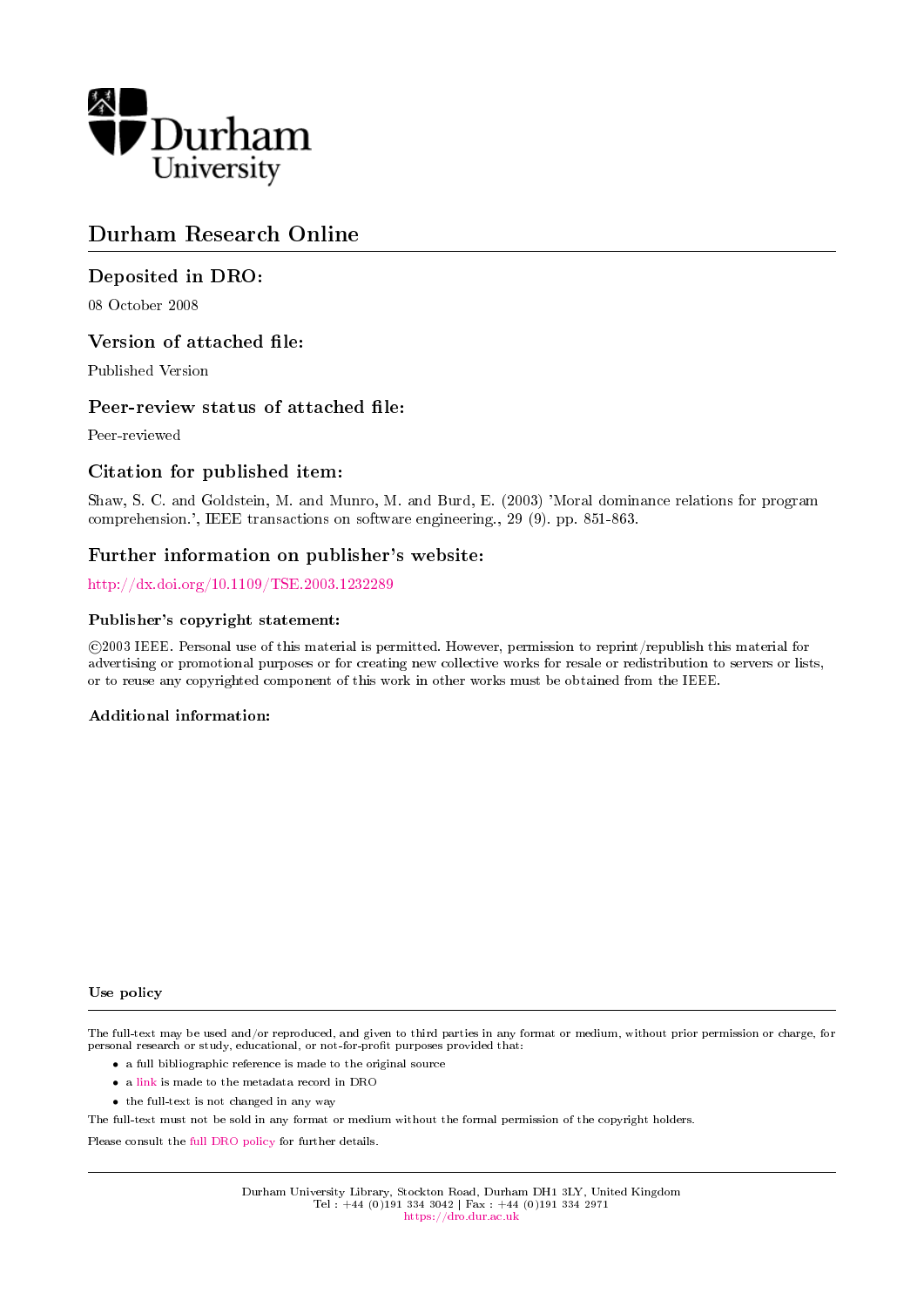# Moral Dominance Relations for Program Comprehension

Simon C. Shaw, Michael Goldstein, Malcolm Munro, and Elizabeth Burd, Member, IEEE

Abstract—Dominance trees have been used as a means for reengineering legacy systems into potential reuse candidates. The dominance relation suggests the reuse candidates which are identified by strongly directly dominated subtrees. We review the approach and illustrate how the dominance tree may fail to show the relationship between the strongly directly dominated procedures and the directly dominated procedures. We introduce a relation of generalized conditional independence which strengthens the argument for the adoption of the potential reuse candidates suggested by the dominance tree and explains their relationship with the directly dominated vertices. This leads to an improved dominance tree, the moral dominance tree, which helps aid program comprehension available from the tree. The generalized conditional independence relation also identifies potential reuse candidates that are missed by the dominance relation.

 $\ddotmark$ 

Index Terms—Directed graphical model, generalized conditional independence, dominance tree, program comprehension, reengineering, reuse candidate, reverse engineering, testing.

#### 1 INTRODUCTION

FOR many companies, software drives the business and provides the only true description of their operations. As businesses evolve, so should the software. Thus, it is necessary to perform software maintenance, "the modification of software products after delivery to correct faults, to improve performance or other attributes, or to adapt the product to a changed environment," [18]. Program comprehension, in this setting, involves acquiring knowledge about programs, as well as any remaining documentation and operating procedures. We aim both to understand the software through visualization and to identify areas of the code which may be remodularized as a means of aiding maintenance by localizing the impacts of change. Further, these identified modules are potential reuse candidates.

In this paper, we are concerned with functional abstractions through aggregation based upon the calling structure of a piece of code. To restrict the discussion to a manageable length, we thus consider only persistent data such as files or tables and regard the program as consisting of a database, D, and a collection of procedures which may be called and which operate on the database. The database is viewed as encoding the state of the program. We shall expand upon this description in Section 3. The separate modules we discuss are coarse-grained persistent objects as opposed to

- . S.C. Shaw and M. Goldstein are with the Department of Mathematical Sciences, University of Durham, Science Laboratories, South Road, Durham, DH1 3LE, UK.
	- E-mail: {S.C.Shaw, Michael.Goldstein}@durham.ac.uk.
- . M. Munro and E. Burd are with the Research Institute in Software Evolution, Department of Computer Science, University of Durham, Science Laboratories, South Road, Durham, DH1 3LE, UK. E-mail: {malcolm.munro, Liz.Burd}@durham.ac.uk.
- Manuscript received 19 Dec. 2001; revised 8 Oct. 2002; accepted 27 May 2003.
- Recommended for acceptance by G. Canfora.

For information on obtaining reprints of this article, please send e-mail to: tse@computer.org, and reference IEEECS Log Number 115590.

fine-grained volatile objects. As Cimitile et al. [11] point out, this is more appropriate when considering potential reuse; they also provide a good review of work on fine-grained volatile objects.

The potential reuse candidates are obtained from subtrees on the dominance tree, an abstraction of the calling structure. Various authors [6], [7], [9], [10], [11], [12] have worked on the identification of potential reuse candidates from the dominance tree and, in Section 2, we review the techniques. Müller et al. ([23]) have also worked on the identification of reuse candidates. Canfora et al. ([8]) talk of the balance between "the ability to simply partition a legacy system into objects versus the ability to abstract an architecture (i.e., relations between objects)." In the examples in Section 2, we highlight some limitations of the dominance tree in its failure to both develop an architecture and, in certain simple cases, failure to highlight potential reuse candidates. In Section 3, we introduce an alternative relation on the call graph, that of generalized conditional independence (g.c.i.). In Section 4, we show how the adoption of the g.c.i. relation gives a formal underpinning for the selection of reuse candidates from a modified form of the dominance tree. The theory is illustrated by a series of simple examples.

# 2 PROGRAM COMPREHENSION USING DOMINANCE TREES

In this section, we review current approaches to program comprehension using the dominance tree derived from the call graph. Through a series of examples, we illustrate the methodology and suggest a number of potential problems with the current practice. In Sections 3 and 4, we introduce a formal approach, based around the g.c.i. relation, to address these problems.

<sup>0098-5589/03/\$17.00 © 2003</sup> IEEE Published by the IEEE Computer Society Authorized licensed use limited to: University of Durham. Downloaded on October 8, 2008 at 09:26 from IEEE Xplore. Restrictions apply.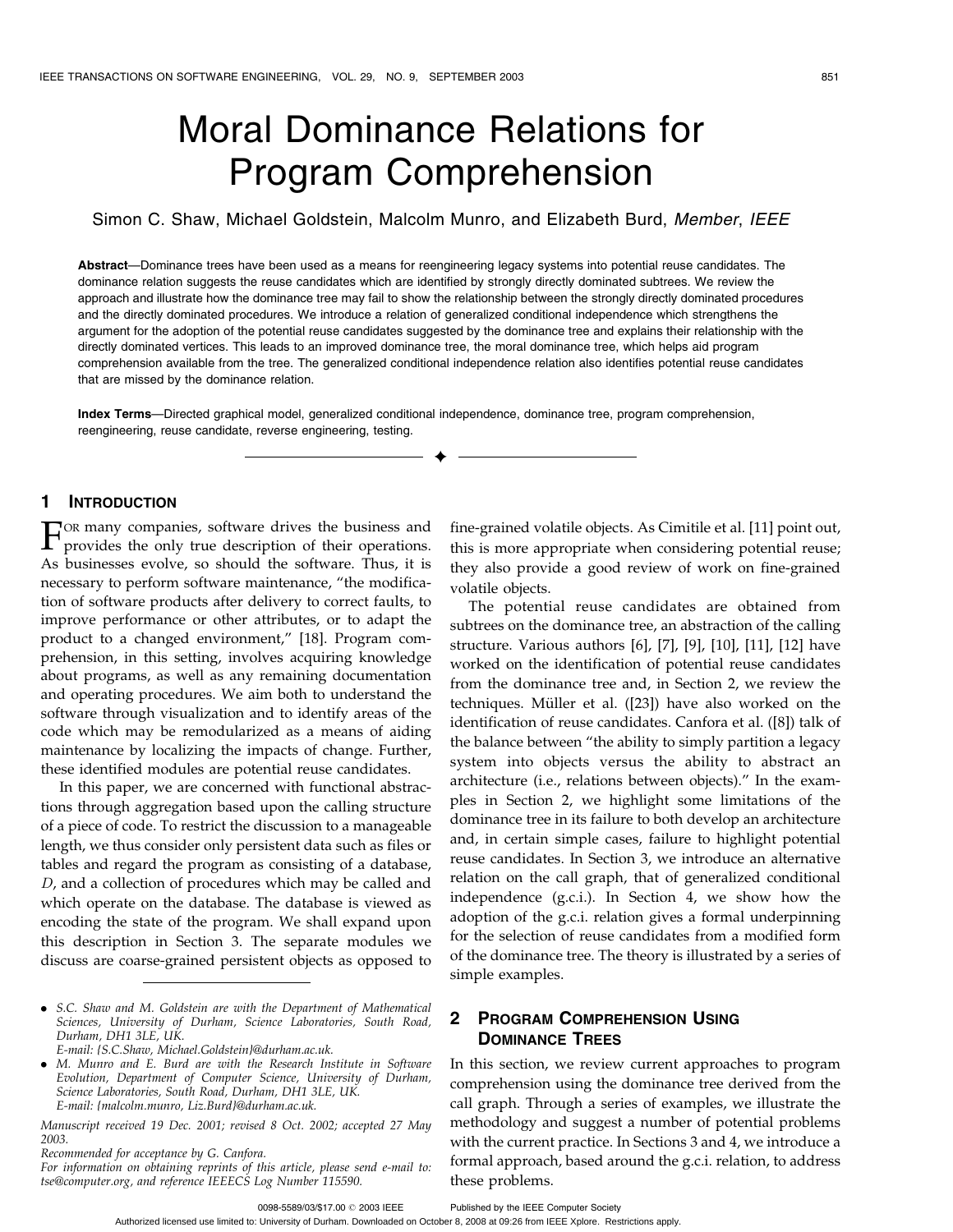## 2.1 The Call Graph

The call structure of a piece of code provides a high-level description of the flow of the program. This structure describes the procedural units and the relationships between them. Examples of procedural units are functions in the language C, paragraphs in COBOL, and methods in Java. In this paper, we use the generic term "procedure" and the relationships between procedures are termed "calls." No attempt is made to introduce other relationships that may, for example, enable data flow analysis. The calling structure may be visualized by presenting it as a graph. We follow the notation and terminology of Lauritzen [20] so that a graph is a pair  $G = (V, E)$ , where V is a finite set of vertices and E is the set of edges, a subset of  $V \times V$ the set of ordered pairs of distinct vertices. An edge  $(f, g) \in$ E is directed, denoted  $f \rightarrow g$ , if  $(f,g) \in E \wedge (g, f) \notin E$ . We term  $f$  a parent of  $g$  and  $g$  a child of  $f$ . The full collection of parents of g are denoted by  $pa_G(g)$  while  $ch_G(f)$  denotes the full collection of children of f. An edge  $(f,g) \in E$  is undirected, denoted  $f \sim g$ , if  $(f,g) \in E \wedge (g,f) \in E$ . If  $(f,g)\notin E$ , we write  $f \nrightarrow g$  and if  $(f,g)\notin E \wedge (g,f)\notin E$ , we write  $f\not\sim g$ . If all edges on the graph are directed then the graph is said to be directed, whereas it is undirected if all edges are undirected. A path of length  $n$  from  $f$  to  $g$  is a sequence  $f = f_0, f_1, \ldots, f_n = g$  such that  $(f_{i-1}, f_i) \in E \forall i$  $i = 1, \ldots, n$ . We write  $f \mapsto g$ . If both  $f \mapsto g$  and  $g \mapsto f$ , then f and *g* are said to connect and we write  $f \rightleftharpoons g$ . If either  $f \mapsto g$ or  $g \mapsto f$ , we state that there is a direct path between f and g. There is an undirected path between  $f$  and  $g$  if there is a sequence  $f = f_0, f_1, \ldots, f_n = g$  such that either  $(f_{i-1}, f_i) \in E$ or  $(f_i, f_{i-1}) \in E$  for all  $i = 1, ..., n$ . A directed graph is weakly connected if there is an undirected path between any pair of vertices and strongly connected if there is a directed path between every pair of vertices. If  $f \mapsto g$  and  $g \nleftrightarrow f$ , then f is an ancestor of g and g a descendent of f. The complete collection of ancestors of g are denoted by  $a n_g(g)$ while the complete collection of descendents of  $f$  are denoted by  $de_G(f)$ . An *n*-cycle is a path of length *n* from *f* to itself. If the graph  $G$  contains no cycles, then it is said to be acyclic. An acyclic connected undirected graph is termed a tree; a rooted tree is a directed acyclic graph (DAG) obtained from a tree by choosing a vertex as a root and directing all edges away from this vertex. For  $V_S \subseteq V$ , we may obtain the subgraph  $\mathcal{G}_S = (V_S, E_S)$ , where  $E_S$  is obtained from  $G$  by keeping the edges with both endpoints in  $V<sub>S</sub>$ . A cycle thus generates a strongly connected subgraph.

**Definition 1.** A call graph is a directed graph,  $\mathcal{G}_C = (V_C, E_C)$ . The finite set of vertices,  $V_C$ , consists of the procedures which are either called or call other procedures in the program. For any two procedures  $f, g \in V$  if there is a call to g by f, then the edge  $(f,g)$  appears on the graph. The complete collection of edges is denoted by  $E_C$ .

Some languages permit direct or indirect recursion and so the call graph may be cyclical. As Cimitile and Visaggio [12] highlight, "the existence of recursions among procedures is in fact indicative of the implementation of a

functionality through a recursive algorithm" and suggest that two or more procedures in such a recursive call relationship exhibit a high level of coupling and may be considered as a single module. By collapsing every strongly connected subgraph into a single vertex, we may convert the call graph into a DAG. This remodularization will also simplify the visualization by reducing the number of vertices and edges without damaging the architecture of the system, as calls from and to the procedures in the cycle are maintained on the modified call graph. We proceed by assuming that such a remodularization has been performed on the call graphs we consider, so that we deal only with DAGs. Notice that, by virtue of containing no cycles, DAGs must have at least one vertex that has no parents: If  $G =$  $(V, E)$  is a DAG, then there exists  $f \in V$  such that for all  $g \in V$ ,  $(g, f) \notin E$ . Thus, in terms of the call graph, f is a procedure which is not called by any other procedure. Such procedures are often called entry points; in this paper, we term them root nodes.

Fig. 1a shows an example of a very simple call graph; it has a single root node A000. It is straightforward to understand the calling structure of the program. For example, once D000 has been called, the execution of the program exists purely in the collection  $D^* = \{D000, D100,$  $D200, D110$ } until  $D000$  is exited. Similarly, once  $B000$  has been called, execution exists purely in the collection  $B^* = \emptyset$  $\{B000, B100, B200\}$  until  $B000$  is exited. Notice that, following a call to C000, execution does not exist purely in the collection  $C^* = \{C000, C100, C200, C110\}$  since  $C000$ calls  $B000$  and, so, execution may switch to  $B^*$ . However, execution cannot switch to  $D^*$ . Observe that, by removing the procedure A000 and the three calls it makes from the call graph, we are left with a subgraph that consists of two disconnected subgraphs,  $B^* \cup C^*$  and  $D^*$ . Intuitively, it seems that  $B^*$  and  $D^*$  can be considered as reuse candidates with  $D^*$  being accessed by  $A000$  and  $B^*$  by  $A000$  and  $C000$ . A more formal approach is required to both strengthen the intuitive argument for this example and to handle call graphs with many thousands of procedures and calls. The most familiar approach is to make a further abstraction of the call structure by converting the call graph into a rooted tree using the dominance relation; the rooted tree is termed the dominance tree.

### 2.2 The Dominance Tree

The dominance tree aims to assist program comprehension by reducing information overload during the early stages of comprehension and by identifying collections of procedures which may be remodularized into single modules. The dominance tree is a rooted tree whose root is a root node of the call graph  $\mathcal{G}_C = (V_C, E_C)$  and is constructed using the relations of direct dominance and strong direct dominance, [17].

**Definition 2.** If  $f \in V_C$  is a root node of the call graph  $\mathcal{G}_C$  and  $dec(f)$  the descendents of f on  $\mathcal{G}_C$ , then we construct the subgraph  $\mathcal{G}_{C_f} = (f^*, E_{C_f})$ , where  $f^* = \{f\} \cup de_C(f)$ . For procedures  $g, h \in f^*$ , g dominates h on  $\mathcal{G}_{C_f}$  if and only if every path  $f \mapsto h$  on  $\mathcal{G}_{C_f}$  intersects g. We say that g directly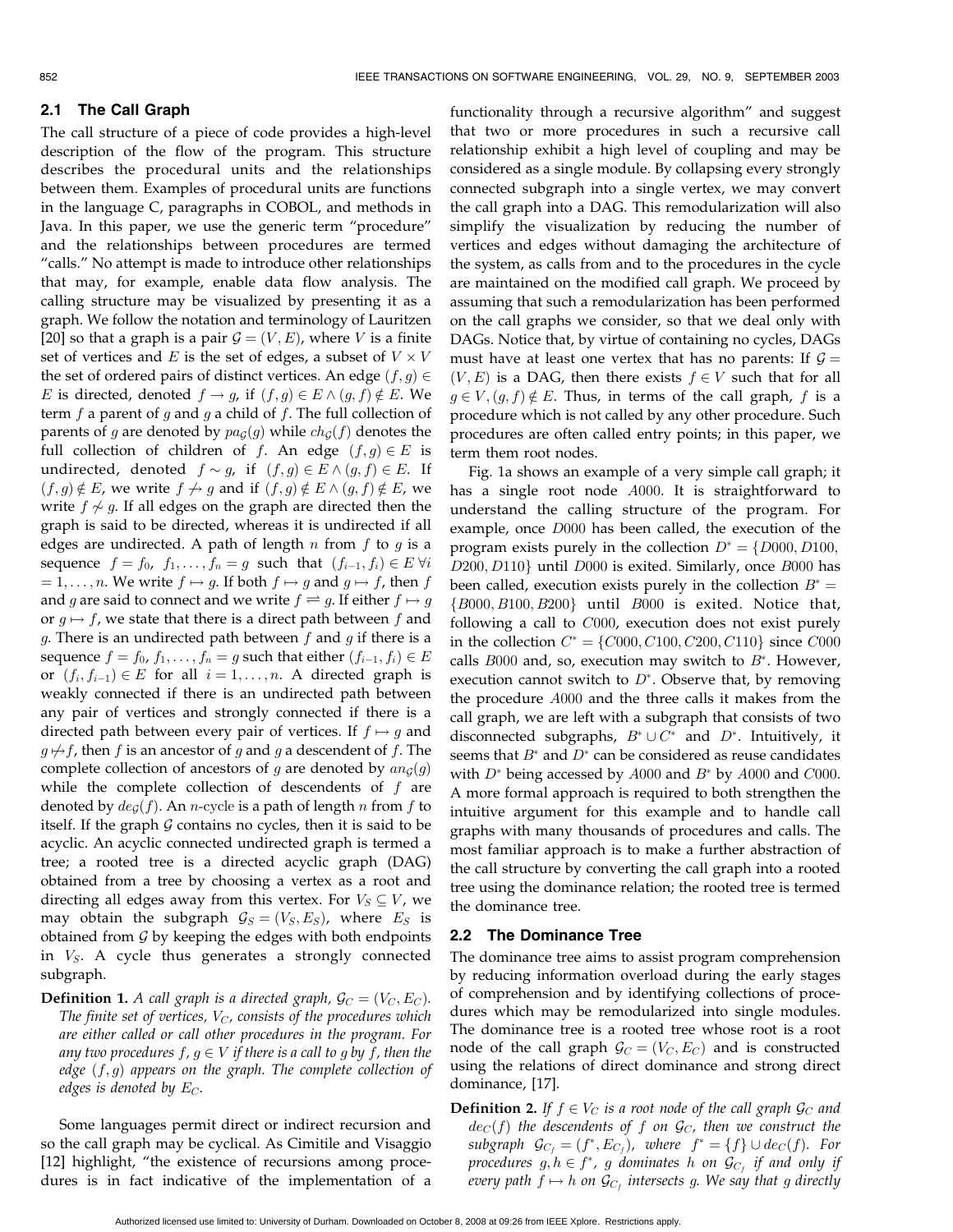#### SHAW ET AL.: MORAL DOMINANCE RELATIONS FOR PROGRAM COMPREHENSION 853



Fig. 1. (a) A simple call graph. Procedure A000 calls procedures B000, C000, and D000. Procedure C000 calls procedures B000, C100, and C200, and so on. (b) A second simple call graph. (c) The dominance tree corresponding to both the call graph in (a) and that in (b). (d) The moral dominance tree resulting from the call graph of (a). (e) The moral dominance tree resulting from the call graph of (b).

dominates h on  $\mathcal{G}_{C_f}$  if and only if all procedures that dominate h on  $\mathcal{G}_{C_f}$  dominate g on  $\mathcal{G}_{C_f}$ . g strongly directly dominates h on  $\mathcal{G}_{C_f}$  if and only if g directly dominates h on  $\mathcal{G}_{C_f}$  and is the only procedure in  $f^*$  that calls h.

The root node, f, trivially dominates all procedures  $h \in$  $dec(f)$  and the direct dominance relation identifies, for each  $h$ , a single procedure from the collection of dominators of  $h$ .

**Definition 3.** The dominance tree corresponding to a root node, f, is the graph  $\mathcal{G}_{\mathcal{D}_f} = (f^*, E_{\mathcal{D}_f})$  formed from  $\mathcal{G}_{C_f} = (f^*, E_{C_f})$ , the subgraph of the call graph  $\mathcal{G}_C = (V_C, E_C)$ , where  $f^* = \{f\}$  $\cup$  de<sub>C</sub> $(f)$  and  $E_{\mathcal{D}_f} = \{(g, h) \forall g, h \in f^* : g \text{ directly dominates}\}$ h on  $\mathcal{G}_{C_f}$ . The vertex h is shaded if g only directly dominates h on  $\mathcal{G}_{C_f}$ .

Each root node of  $\mathcal{G}_C = (V_C, E_C)$  will generate its own dominance tree. If  $\mathcal{G}_C$  has a single root node, f, then  $f^* = V_C$ and  $\mathcal{G}_{C_f} = \mathcal{G}_C$  and we denote the dominance tree by  $\mathcal{G}_{\mathcal{D}} = (V_C, E_{\mathcal{D}})$ . The call graph in Fig. 1a has a single root node and the sole corresponding dominance tree,  $G_{D}$ , is shown in Fig. 1c. Vertices which are not strongly directly dominated are shaded. For example, D000 strongly directly dominates D100, while D110 is only directly dominated by D000. Procedures that are only directly dominated have become disinherited from some, possibly all, of the procedures which called them: They had at least two calling vertices and may not be directly dominated by any of them. In Fig. 1c, D110 is directly dominated by D000, but D000 does not call D110 in Fig. 1a. Thus,  $E_{\mathcal{D}} \nsubseteq E_C$ : The dominance tree is not merely the call graph with some edges removed. Procedures which are only directly dominated indicate a more complex relationship in the call graph than that shown on the dominance tree and so information is lost in the abstraction from the call graph to the dominance tree at the shaded vertices. Intuitively, the greater the proportion of shaded vertices, the more problematic program comprehension may be from the dominance tree.

One benefit of the dominance tree to program comprehension is that it reduces the complexity of the visualization of the call graph and the layout is straightforward. In commercial applications, see, for example [6], procedures have been found to call or be called by over 100 procedures and so a reduction to a single edge on the dominance tree greatly increases the readability of the graphic. It is with such large complex problems in mind that, in Definition 3, we follow the convention of, for example, [2], [3], [4], [5] in distinguishing between strong direct dominance and direct dominance by vertex shading as opposed to the dashed and solid edged approach adopted in, for example, [9], [12], [11], as this improves the visual representation. As an illustration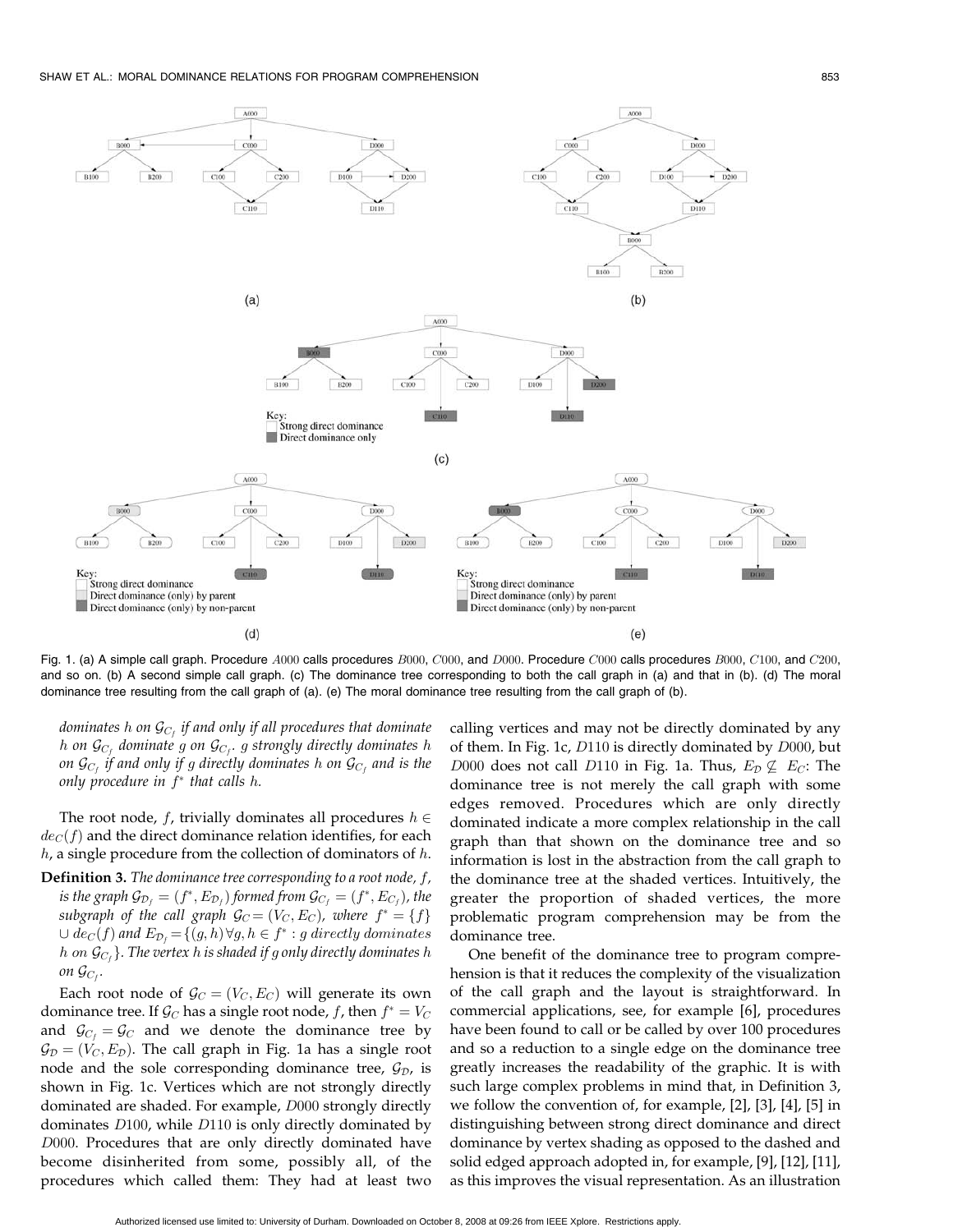of this, the dominance tree in Fig. 2 of [2] contains 230 procedures and it is easy to identify whether subtrees within the dominance tree contain shaded vertices whereas the scale would make it hard to distinguish between dashed and solid edges.

In addition to visualization, dominance trees have been used to identify potential reuse candidates within the code which may then be reengineered into separate modules. This modularization helps make the code more flexible and maintainable. Burd and Munro [4] write that "the directly dominates and strongly directly dominates relations define where remodularization can occur. For instance, where directly dominates relations are identified, this means that calls are made to other vertices within the branch of the tree." For example, on the dominance tree in Fig. 1c, C110 is only directly dominated which indicates that it must be called by at least one of  $C100$  or  $C200$ . We do not know whether C000 calls it. From the call graph in Fig. 1a, we can confirm that both  $C100$  and  $C200$  call  $C110$ and C000 does not.

#### 2.3 "Single Call In" and "Multiple Calls In" Subtrees

For a dominance tree  $\mathcal{G}_{\mathcal{D}_f}$  and any procedure  $h \in V_{\mathcal{D}_f}$ , we are interested in the subtree consisting of the collection of procedures  $h^{\bullet} = \{h\} \cup de_{\mathcal{D}_{f}}(h)$ , the procedure h and all of its descendents on  $\mathcal{G}_{\mathcal{D}_f}$ . The dominance relation means that the only calls from  $V_{\mathcal{D}_f} \setminus h^{\bullet}$  to  $h^{\bullet}$  on the call graph  $\mathcal{G}_C$  are to h itself. If h is strongly directly dominated by  $g \in V_{\mathcal{D}_f} \setminus h^{\bullet}$ , then this is the only call to h from the procedures in  $V_{\mathcal{D}_f} \setminus h^{\bullet}$ on the call graph and this call may be deduced from  $\mathcal{G}_{\mathcal{D}_f}$ ;  $\mathcal{G}_{\mathcal{D}_f}$  illustrates how  $h^{\bullet}$  is accessed by the other procedures,  $V_{\mathcal{D}_f} \setminus h^{\bullet}$ . Consequently, we introduce the term "single call in" subtree to describe  $h^{\bullet}$ .

If, however, h is only directly dominated by  $g \in V_{\mathcal{D}_f} \setminus h^{\bullet}$ , then the limit of the information given by the dominance tree is that we only know there is a call from at least one procedure,  $\tilde{g} \in de_{\mathcal{D}_f}(g) \setminus h^{\bullet}$ , to h on the call graph. We do not know whether  $g$  itself calls  $h$  or indeed how many such  $\tilde{g}$  there are. In this case, we introduce the term "multiple calls in" subtree to describe  $h^{\bullet}$ . "Multiple calls in" subtrees lead to a lack of uniqueness of the dominance tree: Different call graphs lead to the same dominance tree. For example, the same tree is produced by setting  $pa_{C_f}(h) = g^{\bullet} \setminus h^{\bullet}$  rather than the actuality of  $pa_{C_f}(h) \subseteq g^{\bullet} \setminus h^{\bullet}$ . The lack of uniqueness becomes more apparent the larger  $g^{\bullet} \setminus h^{\bullet}$  is. Without recourse to the call graph, this could lead to difficulties in identifying reuse candidates and assessing the impact of change by mapping ripple effects, the changes that become necessary to make due to maintenance on another part of the code.

As an illustration, consider the call graph in Fig. 1b. The corresponding dominance tree is identical to the dominance tree for the call graph in Fig. 1a. B000 is only directly dominated by A000 and, so, any call graph corresponding to the dominance tree in Fig. 1c must contain at least one call from  $C000^{\bullet} \cup D000^{\bullet}$  to  $B000$ . For the call graph in Fig. 1a, there is a solitary procedure,  $C000 \in C000^{\circ} \cup D000^{\circ}$ , while, in the call graph in Fig. 1b, there are two procedures, C110 and D110, in  $C000^{\bullet} \cup D000^{\bullet}$  which call B000. Notice that

A000 does not call B000 on the call graph in Fig. 1b. The two call graphs have very different structure; in particular, notice that for the call graph in Fig. 1b,  $B000^\bullet$  is contained in the set of descendents for every other procedure and, so, a change to  $B000$  could ripple through all of  $C000^{\circ}$  and  $D000^{\circ}$ . Even for these very simple examples, a comprehension based purely on the shared dominance tree in Fig. 1c will fail to capture the differences between the two call graphs.

Current practice is to use the subtrees which we term "single call in" subtrees as the basis for identifying potential reuse candidates. Consider a dominance tree,  $\mathcal{G}_{\mathcal{D}_{f}}$ , where the procedure  $g$  strongly directly dominates procedures  $h_1, \ldots, h_n$  and  $\bigcup_{i=1}^n = ch_{\mathcal{D}_f}(g)$ , the children of g on  $\mathcal{G}_{\mathcal{D}_f}$ . Burd and Munro [3] identify the individual subtrees  $h_i^{\bullet}$  for each  $i = 1, \ldots, n$  as potential reuse candidates. There are no calls between the  $h_i^{\bullet}$  on the call graph  $\mathcal{G}_C$ . Once execution enters  $h_i^{\bullet}$ , it cannot switch to any other procedure  $\tilde{g} \notin h_i^{\bullet}$  until  $h_i$  is exited. If, however, there exists a procedure  $h_{n+1}$  such that  $h_{n+1}$  is only directly dominated by g on  $\mathcal{G}_{\mathcal{D}_f}$ , then there is at least one  $h_j^{\bullet}$  such that execution can switch from  $h_j^{\bullet}$  to  $h_{n+1}^{\bullet}$ . This is the case with the dominance tree in Fig. 1c.  $C000^{\bullet}$ ,  $D000$ <sup> $\bullet$ </sup> are "single call in" subtrees strongly directly dominated by A000. Execution cannot switch between  $C000^{\bullet}$  and  $D000^{\bullet}$ . However,  $B000^{\bullet}$  is a "multiple calls in" subtree directly dominated by A000 and, so, execution could switch from either  $C000^{\circ}$  to  $B000^{\circ}$  or from  $D000^{\circ}$  to  $B000^\bullet$ . For the call graph in Fig. 1a, it is  $C000^\bullet$  to  $B000^\bullet$ while, for that in Fig. 1b, it is both  $C000^{\bullet}$  to  $B000^{\bullet}$  and  $D000^{\bullet}$ to *B*000<sup>•</sup>. For the call graph in Fig. 1a, see Section 2.1, we might suggest the reuse candidates to be  $B000^{\circ} \cup C000^{\circ}$  and  $D000$ <sup>•</sup> with  $B000$ <sup>•</sup> a separate module within the module  $B000^{\bullet} \cup C000^{\bullet}$ . This isolation is not apparent on the dominance tree. For the call graph in Fig. 1b, we might argue that  $B000$ <sup> $\bullet$ </sup> was a separate module used by the modules  $C000$ <sup> $\bullet$ </sup> and  $D000$ <sup> $\bullet$ </sup>. While the dominance tree, Fig. 1c, identifies that, for both call graphs (in Figs. 1a and 1b), execution cannot switch between  $C000^{\circ}$  and  $D000^{\circ}$ , there is no automated way we can link these collections correctly with  $B000^{\bullet}$ : The relationship differs in the two call graphs. As Burd and Munro [4] point out, "this represents a failure to properly isolate candidates at an appropriate level of granularity." In addition to the relationship between "single call in" branches and "multiple calls in" branches, differing relations between the "single call in" branches are not visible on the call graph. For example, consider the "single call in" branches  $C000$ " and  $D000$ " on the dominance tree in Fig. 1c. C000 and D000 have no shared descendents on the call graph in Fig. 1a, while for that in Fig. 1b, the set  $B000^\circ$  is contained in the set of descendents of both C000 and D000. We would like a means of recognising whether, and how, the branches on the dominance tree are related.

#### 2.4 Further Problems with Dominance Trees

The problem of multiple root nodes. The dominance relation is determined from a specific root node of the call graph. When a call graph has multiple root nodes, multiple dominance trees must be generated and the same procedures may appear on different dominance trees. Burd and Munro [4, Section 4] found this problem in case studies of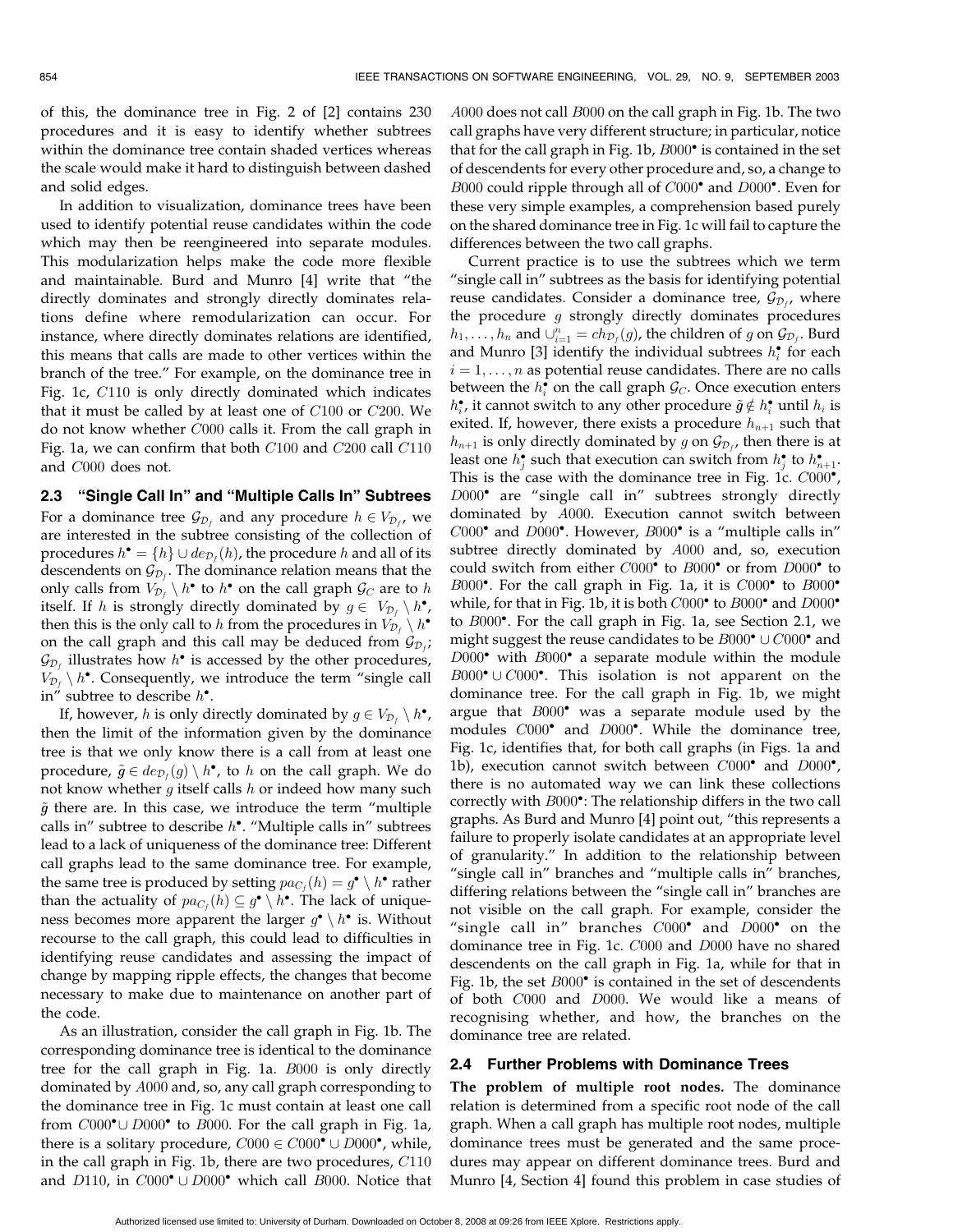

Fig. 2. (a) A third call graph. (b) The corresponding dominance tree. (c) The modified call graph obtained by merging vertices in the cliques on the call graph in (a). (d) The moral dominance tree corresponding to the modified call graph.

C code. They write that "within the case studies, the largest number of dominance trees identified from a single code file was 41 ... The fact that multiple dominance trees are generated can be problematic if procedures are shared between individual dominance trees. In all cases identified through the case study, this was found to be the case." It is not clear how to assess the relationship between multiple dominance trees.

Failure to capture potential reuse candidates. Consider the call graph in Fig. 2a. Its structure is similar to that of Fig. 1b and we could argue that the collections  $C^* = \{C001, C000,$  $C100, C200, C110$ } and  $D^* = \{D001, D000, D100, D200, D110\}$ form two separate modules which access the module  $B^* = \{B000, B100, B200\}.$  The corresponding dominance

tree is shown in Fig. 2b. Only  $B^*$  appears as a subtree on the dominance tree while both  $C^*$  and  $D^*$  collapse: Of the 10 procedures in  $C^* \cup D^*$ , only four are strongly directly dominated. Excluding  $A000^{\bullet}$ , the "single call in" subtrees all contain a single procedure. For this example, the dominance tree provides a poor representation of the call graph and is not helpful for program comprehension.

The dominance relation, see Definition 2, may be viewed as a graph separation property. For a graph  $\mathcal{G} = (V, E)$ , a subset  $G \subseteq V$  is said to be an  $(f,h)$ -separator if all paths from  $f$  to  $g$  intersect  $G$ . Thus, for a directed graph, for each path  $f \mapsto h$ , there exists  $g \in G$  such that  $f \in ang(g)$  and  $h \in deg(g)$ . If F, G, and H are nonoverlapping subsets of V, then  $G$  is said to separate  $F$  from  $H$  if  $G$  is an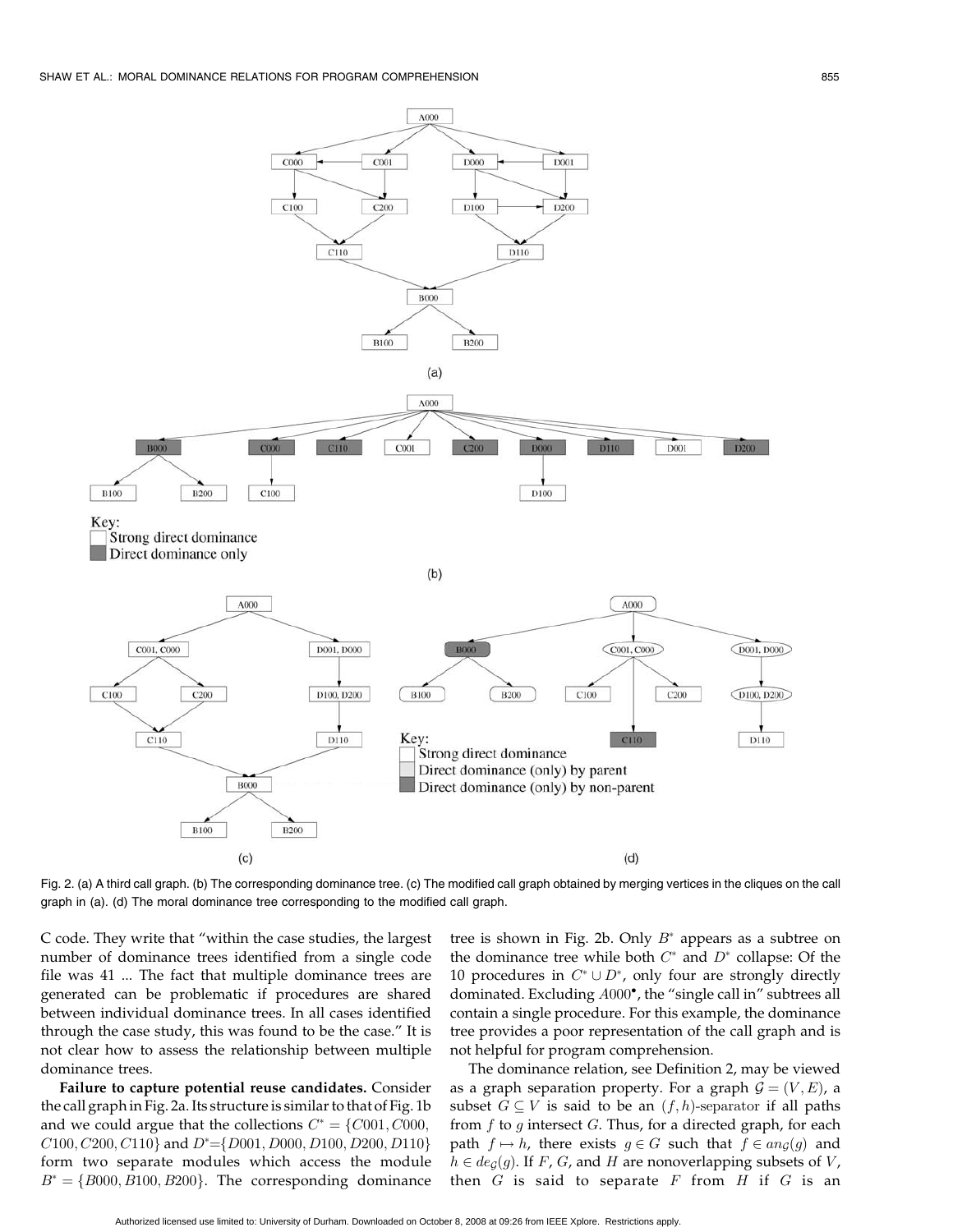$(f,h)$ -separator for every  $f \in F$ ,  $h \in H$ . Thus, g dominates h on  $\mathcal{G}_{C_f}$  if and only if g separates f from h on  $\mathcal{G}_{C_f}$ , that is, g is an  $(f,h)$ -separator. The separation property may be applied to any three collections of vertices whereas the dominance relation applies to only three vertices, one of which is a root node and, in particular, only a single vertex is considered for the separator set. For the call graph in Fig. 2a, it is this search for a single vertex that causes the collections  $C^*$ ,  $D^*$ to collapse for  $A000$  is separated from  $\{C100, C200, C110\}$ by  $\{C001, C000\}$ , while  $\{D001, D000\}$  separates  $A000$  from  $\{C100, C200, C110\}$ . By considering separations of individual vertices rather than collections of vertices on the original call graph, we may fail to identify potential reuse candidates and comprehend the calling structure. Indeed, by lifting the restriction of graph separation away from a root node, we can identify the differences between the call graphs in Figs. 1a and 1b. In the former,  $C000^{\circ}$  and  $D000^{\circ}$ are separated by the empty set; in the latter,  $C000$ <sup> $\bullet$ </sup> and  $D000<sup>°</sup>$  are separated by  $B000$ . This discussion suggests that an approach based upon more general graph separations rather than the dominance relation will be a more fruitful approach to program comprehension and we now develop such an approach.

## 3 g.c.i. REPRESENTATIONS FOR THE CALLING STRUCTURE

In this section, we show how we can formalize the relationship between any collection of procedures on the call graph. To achieve this, we use the calculus of g.c.i. properties, a relation on triples of uncertain quantities, W,  $X$ ,  $Y$ , which identifies whether given information on  $W$ , information on  $X$  has a bearing on the uncertainty about  $Y$ .

## 3.1 Procedures and Uncertainty in the Calling Structure

For simplicity of exposition, we regard a piece of code as consisting of a database, D, which encodes the state of the program (for example, the variables), and a collection of procedures which may be called and which operate on the database. Having been called, each procedure is viewed as processing an input in order to perform an action. Upon completion of the action, control of the program returns to the procedure which made the call. For example, the action may be to read an item in the database or to write to the database. The result of the action is, thus, dependent upon the state of the database immediately prior to the call being made.

To formalize this, let  $\mathcal{G}_C = (V_C, E_C)$  be a call graph with  $g, h \in V_C$ . Suppose a call is made to h by g with input a and that, immediately prior to this call, the state of the database is  $D_a$ . The expected outcome, having processed the input, is that the result of the action is  $h_{D_a}(a)$  and the state of the database is  $D_{h(a)}$ . However, we actually observe  $\tilde{h}_{D_a}(a)$  and  $D_{\tilde{h}(a)}$ . There is uncertainty as to whether the procedure has performed the action correctly, that is, whether  $\tilde{h}_{D_a}(a) = h_{D_a}(a)$ , and also whether the database has been left in the desired state, that is, whether  $D_{\tilde{h}(a)} = D_{h(a)}$ .

**Definition 4.** The procedure  $h$  is said to work for input  $a$  if, for all possible database states,  $D_a$ , we have  $h_{D_a}(a) = h_{D_a}(a)$  and  $D_{\tilde{h}(a)} = D_{h(a)}$ . If the two conditions do not both hold, then the procedure h is said to be in error for a.

The error is specific to the procedure; the procedure should be able to cope with any given state of the database and any given input. For instance, if a procedure fails to leave the database in the desired state, a later procedure accessing the database will not be in error if it can handle this error. As an example, suppose a piece of code operates an accounts system for a bank. Procedure  $h$  has the function of adding a given amount,  $x$ , to a specific account  $y$  (so the input is  $a = (x, y)$ . It does this by adding x to every account. h performs its action correctly but does not leave the database in the desired state.  $h$  is in error for  $a$ . If procedure  $i$  is now called to read the amount in account  $z$ , although the incorrect amount is present in  $z$ ,  $i$  will not be in error if it correctly reads the amount present (and leaves the database unchanged).

**Definition 5.** The procedure h is said to work if it works for each input  $a \in A$ , where A is the set of possible inputs. If there is an input a such that the procedure h is in error for a, then the procedure is said to not work.

Definition 5 allows us to consider the potential propagation of errors. Suppose that  $\mathcal{G}_C = (V_C, E_C)$  is a call graph with f, g,  $h \in V_C$  and  $(f, g)$ ,  $(g, h) \in E_C$ . Suppose g is called by f with input  $\tilde{a}$  and that, in order to process this action, g calls  $h$  with input  $a$ . If  $h$  is in error for  $a$ , then an error is present when control is returned to  $q$  and, thus, when control returns from  $g$  to  $f: g$  is in error for  $\tilde{a}$ . The error has propagated from  $h$  to  $g$  and then to  $f$  (as the return from  $f$ will contain an error). The dependence on the database state immediately prior to the call being made (see Definition 4) means that the only way for errors to propagate is in the reverse order to calls on the call graph. In general, the error may only propagate from, on the call graph, child to parent: It depends upon whether the parent calls the child with an input for which the child is in error. This propagation of errors, in the reverse order to the calls, leads us to make the following definition.

**Definition 6.** For a call graph  $\mathcal{G}_C = (V_C, E_C)$  with g,  $h \in V_C$ , we construct the error propagation graph  $\mathcal{G}_C = (V_C, E_R)$ , where  $E_R = \{(h, g) : (g, h) \in E_C\}.$ 

 $\mathcal{G}_C$  is thus the call graph with the edges reversed and it maps the potential propagation of errors, as defined by Definition 5. Notice that, while we talk here about error propagation, we are interested in actions where a change in the child on the call graph could cause a change in the parent. We view ripple effects as being such an action. Each procedure may be viewed as a random quantity having two possible states: 1 if the procedure works and 0 if the procedure does not work.

Viewing the procedures in this way enables us to formalize a relationship between the procedures. We may consider whether learning the state of a given procedure is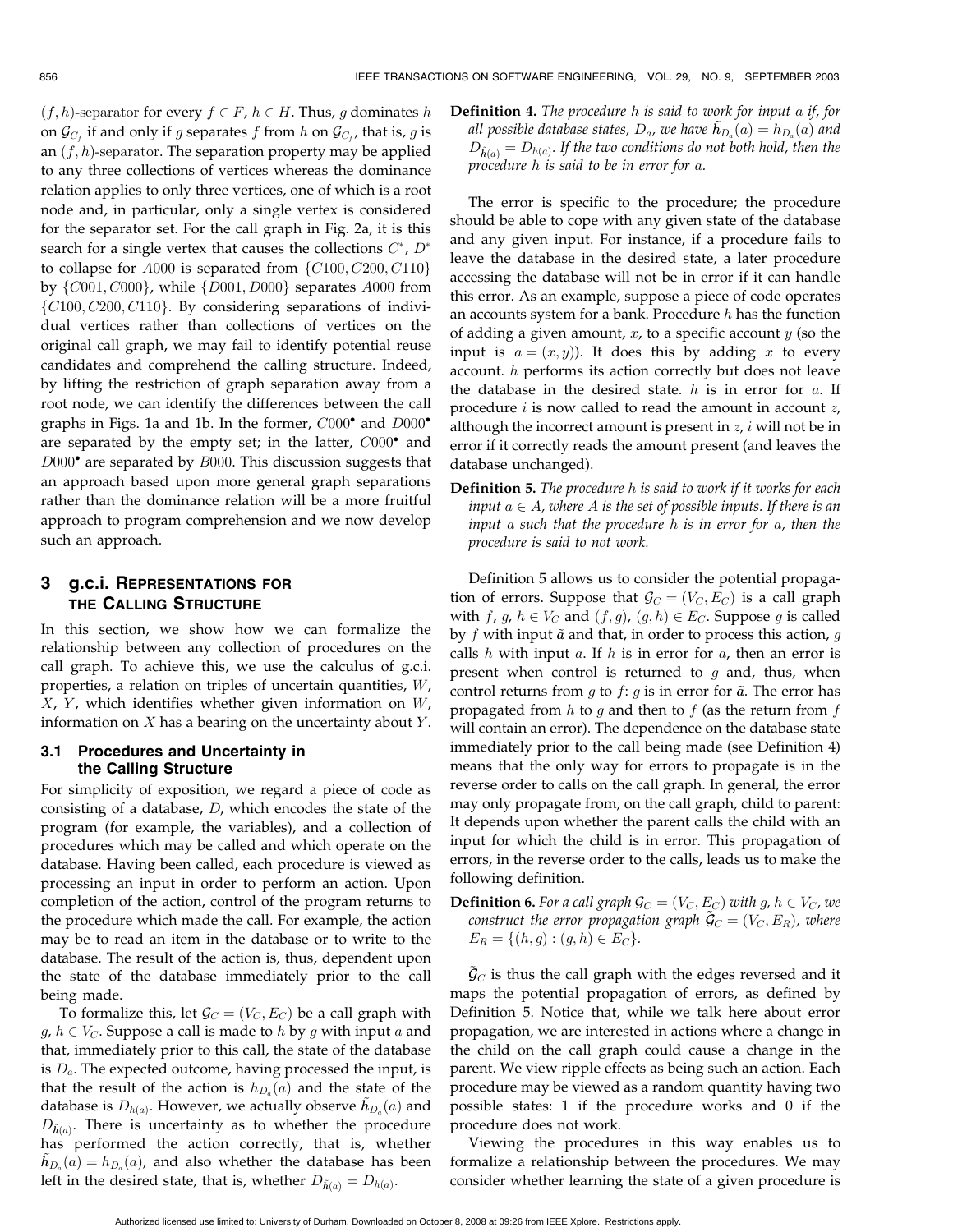informative about the state of another procedure of interest. This may help us distinguish between call graphs where the dominance tree fails to detect a difference. Consider the call graphs in Figs. 1a and 1b and suppose that we learn that C000 does not work. In both call graphs, this could have been caused by an error propagating from B000 and, so, we would now believe the chance of B000 not working to be greater than before. There is a relationship between  $B000$ and C000 in both cases, but this is not shown on the dominance tree, Fig. 1c. In Fig. 1b, an error in B000 could propagate to  $D^* = \{D000, D100, D200, D110\}$  and, so, learning about  $C000$  influences  $D^*$ . However, in Fig. 1a, this is not the case. Notice that, if we already knew the state of B000 for the call graph in Fig. 1b, say that it worked, then learning that C000 does not work no longer provides any information about  $D^*$  as we know the error in  $C_{000}$  has not propagated from B000. Knowledge of the state of B000 separates the uncertainty, in terms of whether the procedures are working, between  $C000$  and  $D^*$ . We may represent such separations using the concept of g.c.i., as we now explain.

#### 3.2 Generalized Conditional Independence Property

Smith [25], [26] defined a tertiary relation,  $(\cdot \mathbb{L} \cdot) \cdot$ , on all triples  $W$ ,  $X$ ,  $Y$  of uncertain quantities, that is quantities whose state is currently unknown to us, as follows:

**Definition 7.** Any tertiary relation  $(\cdot \mathbf{\perp} \cdot)$  satisfying the following three properties:

$$
1. \t(W \perp\!\!\!\perp X)|X \cup Y,\t(1)
$$

2. 
$$
(W \perp X)|Y \text{ if and only if } (X \perp W)|Y,
$$
 (2)

3. 
$$
(W \perp X \cup Y)|Z \text{ if and only if } \begin{cases} (W \perp Y)|Z; \\ (W \perp X)|Y \cup Z, \end{cases}
$$
 (3)

for any collections  $W$ ,  $X$ ,  $Y$ ,  $Z$  of uncertain quantities is termed a generalized conditional independence (g.c.i.) property.  $(W \perp\!\!\!\perp X)|Y$  is read as "W is independent of X given Y."

Equation (1) is that "once  $X$  is known (along with anything else  $Y$ ), then no further information can be gained about  $X$  by observing  $W$ ." Equation (2) is the symmetry relation: "If once Y is known, W is uninformative for  $X$ , then  $X$  is uninformative for  $W$ , having observed  $Y$ ." Equation (3) is "if having observed  $Z$ ,  $W$  is uninformative for both  $X$  and  $Y$ , then equivalently, having observed  $Z$ ,  $W$ is uninformative about  $Y$  and, having observed  $Y$  and  $Z$ ,  $W$ conveys no information about X."  $W \perp\!\!\!\perp X$  is a shorthand for  $(W \perp\!\!\!\perp X)$   $|\emptyset$ , where  $\emptyset$  is the empty set.

The most familiar g.c.i. property is when the collections represent random quantities and  $(\cdot \perp \!\!\!\perp \cdot)|\cdot$  is taken to be probabilistic conditional independence. For random vectors  $X$ ,  $Y$ ,  $Z$ , we say that  $X$  is probabilistically conditionally independent of Y given Z, written  $(X \perp\!\!\!\perp Y)|Z$ , if  $p(x, y|z) =$  $p(x|z)p(y|z)$ , or equivalently if  $p(x|y, z) = p(x|z)$ , where  $p(\cdot)$ denotes the probability density function; if  $Z = \emptyset$ , then we say that  $X$  and  $Y$  are probabilistically independent. Dawid [14], [15] developed probabilistic conditional independence as a basic intuitive concept with its own axioms. The work

of Smith is a generalization of this to other inference systems which do not require full probability specifications. For example, Goldstein [16] constructs a tertiary property satisfying properties (1), (2), and (3) based on the partial quantitative specification of beliefs. Smith [25] writes that "in a Bayesian statistical or decision analysis it is common to be told that, given certain information  $W$ , a variable  $X$ will have no bearing on another  $Y$ . It is often quite easy to ascertain this type of information from a client for various combinations of variables. Such information can be gathered before it is necessary to quantify subjective probabilities which, in contrast, are often very difficult to elicit with any degree of accuracy." Pearl [24] agrees, arguing that "the notions of relevance and dependence are far more basic to human reasoning than the numerical values attached to probability judgements." By asserting properties (1), (2), and (3), the g.c.i. relation may be applied qualitatively without the need for explicit numerical specifications. The easiest way to do this is to represent the g.c.i. relation graphically using a directed graph as we now explain.

#### 3.3 Belief Separation via the Moral Graph

A collection of g.c.i. relations may be represented graphically. The vertices of the graph are random quantities; vertices are joined by directed arrows if there is a possible direct dependency between them.

**Definition 8.** A DAG,  $G = (V, E)$ , is a directed graphical model (DGM) if, for any  $X_i \in V$  and any  $X_i \notin deg(X_i)$ , the descendents of  $X_i$  on  $\mathcal{G}$ , we have

$$
(X_i \perp \!\!\!\perp X_j)|pa_{\mathcal{G}}(X_i),\tag{4}
$$

where  $(\cdot \mathop{\perp\!\!\!\perp} \cdot)|\cdot$  is a g.c.i. property and  $pa_G(X_i)$  denotes the set of parents of  $X_i$  on  $\mathcal{G}$ .

There are a number of equivalent definitions of a DGM, for example, see Theorem 5.14 of [13]. The most familiar type of DGM, the Bayesian graphical model (BGM), occurs when  $(\cdot \mathop{\perp\!\!\!\perp} \cdot)|\cdot$  represents probabilistic conditional independence. [29] introduces BGMs into the problem of software testing, while [1] show how fault trees can be mapped into BGMs.

Definition 8 shows that a DGM may be formed by the explicit statement of the parent sets for each vertex. However, the given g.c.i. statements are not the sole g.c.i. statements in the model because we may use properties (1), (2), and (3) to determine further g.c.i. statements. Indeed, to fully understand the g.c.i. structure of the model, we would like to be able to ask whether, for any three subsets  $W_1$ ,  $W_2$ ,  $W_3 \subseteq V$  on the DGM, we have  $(W_1 \perp\!\!\!\perp W_2)|W_3$ . The answer lies by linking g.c.i. with graph separation on an associated undirected graph; graph separation satisfies properties (1), (2), and (3) (see Pearl [24, Section 3.1]) and so itself acts as a g.c.i. property. The required graph is the moral graph associated with  $W_1$ ,  $W_2$ ,  $W_3$  as introduced by Lauritzen and Spiegelhalter [22].

**Definition 9.** For the DAG  $G = (V, E)$  and any three subsets  $W_1$ ,  $W_2$ ,  $W_3 \subseteq V$ , the moral graph associated with  $W_1$ ,  $W_2$ ,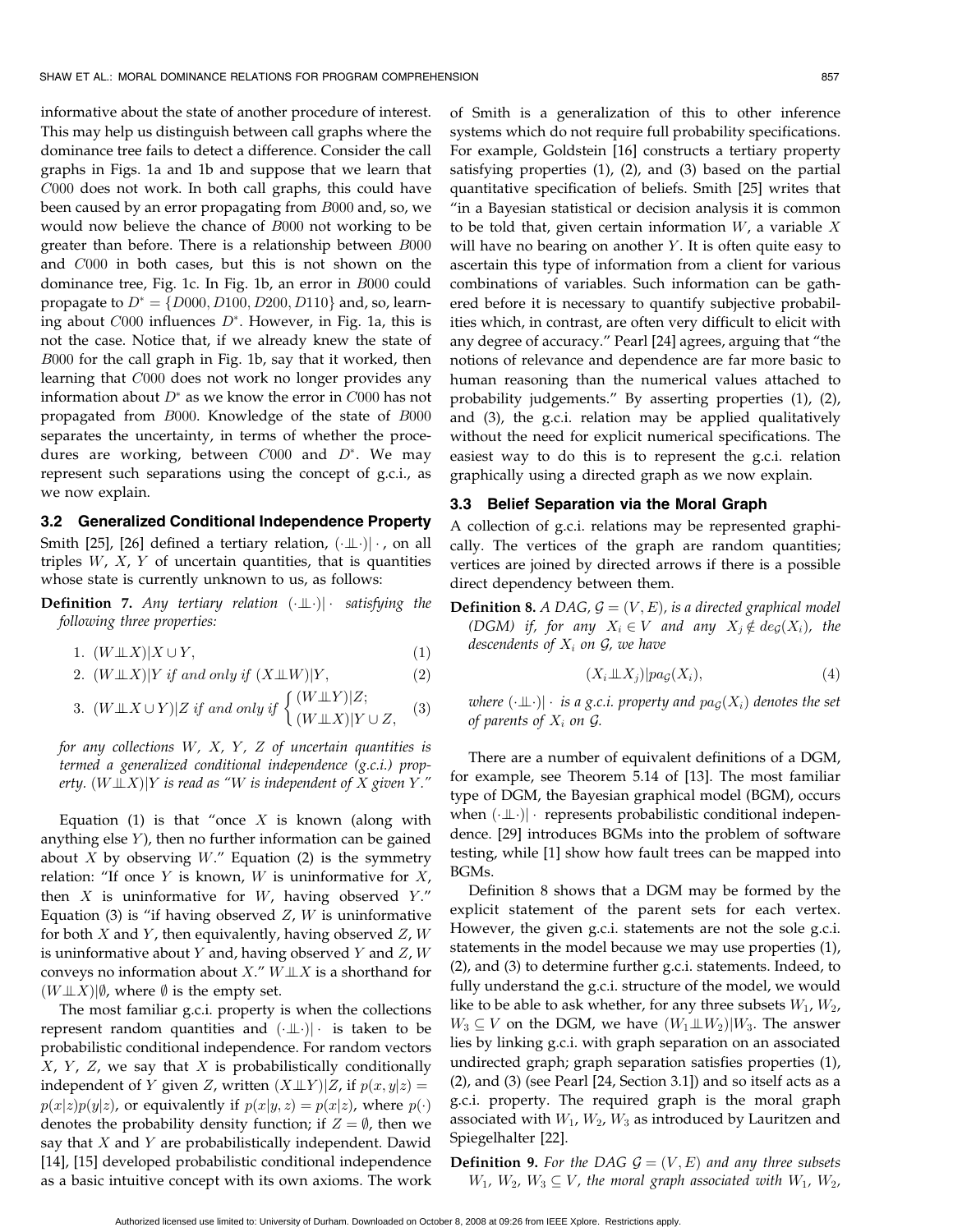$W_3$  is the undirected graph  $\mathcal{G}_M(\cup_{i=1}^3 W_i) = (V_M(\cup_{i=1}^3 W_i))$ ,  $E_M(\cup_{i=1}^3 W_i)$ ), where

$$
V_M(\bigcup_{i=1}^3 W_i) = \bigcup_{i=1}^3 \{W_i \cup an_{\mathcal{G}}(W_i)\};
$$
  
\n
$$
E_M(\bigcup_{i=1}^3 W_i) = \{\{f \sim g \forall f, g \in V_M(\bigcup_{i=1}^3 W_i) : (f, g) \in E\}
$$
  
\n
$$
\bigcup \{f \sim h \forall f, g, h \in V_M(\bigcup_{i=1}^3 W_i) : \{(f, g), (h, g)\}
$$
  
\n
$$
\subseteq E \wedge (f, h), (h, f) \notin E\}\},
$$

and  $an_G(W_i)$  denotes the collection of ancestors of  $W_i$  on G. If  $V_M(\cup_{i=1}^3 W_i)=V$ , then we write  $\mathcal{G}_M(\cup_{i=1}^3 W_i)=\mathcal{G}_M$  and term this the full moral graph.

Less formally, we construct the subgraph of  $G$  whose vertices are  $W_1$ ,  $W_2$ ,  $W_3$  and all of their ancestors. For each individual vertex of the subgraph, we "marry" all of its parents (join them with an edge if not already joined) and then drop all arrows to form the moral graph  $\mathcal{G}_M(\cup_{i=1}^3 W_i)$ . Since all the parents are "married," Lauritzen and Spiegelhalter [22] coined the term moral graph. The following theorem, see [21], [27], shows that it is straightforward to use  $\mathcal{G}_M(\cup_{i=1}^3 W_i)$  to determine whether  $(W_1\!\perp\!\!\!\perp W_2)|W_3$  on  $\mathcal{G}.$ 

**Theorem 1.** For any three subsets  $W_1$ ,  $W_2$ ,  $W_3 \subseteq V$  on a DGM,  $\mathcal{G} = (V, E)$ , we have  $(W_1 \perp\!\!\!\perp W_2)|W_3$  whenever  $W_1$  and  $W_2$  are separated by  $W_3$  on  $\mathcal{G}_M(\cup_{i=1}^3 W_i)$ , the moral graph associated with  $W_1$ ,  $W_2$ ,  $W_3$ .

Theorem 1 is often termed the moralization criterion. An alternative process to establish whether any three subsets  $W_1$ ,  $W_2$ ,  $W_3$  satisfy  $(W_1 \perp\!\!\!\perp W_2)|W_3$  on a DGM, using the concept of d-separation on the original DGM, was developed by Pearl [24]. Lauritzen et al. [21] shows this approach is equivalent to Theorem 1. The aim of Pearl [24, p. 81] as to "whether assertions equivalent to those made about probabilistic dependencies can be derived logically without reference to numerical quantities," may be met using Theorem 1. If  $W_1$  and  $W_2$  are separated by  $W_3$  on  $\mathcal{G}_M(\cup_{i=1}^3 W_i)$ , then they are separated by any g.c.i. property that quantifies the network, for example, probabilistic conditional independence. For a collection of quantities of interest,  $V$ , we may assert a DGM over  $V$  and identify the independence structure of the model via Theorem 1. If we then wish to specify a full probability distribution over  $V$ , any distribution satisfying (4) will have the same independence structure irrespective of the actual numerical specifications. Such distributions are easy to find: If (4) is to hold, then the joint distribution over all the random quantities in V has the form  $p(x_1, ..., x_n) = \prod_{i=1}^{n} p(x_i|pa_{\mathcal{G}}(x_i))$  (see, for example, Jensen [19, p. 20]).

#### 3.4 Using the Call Graph to Create a DGM

In this section, we shall argue that the error propagation graph, see Definition 6, may be viewed as a DGM. First, we remark that the call graph, with the procedures viewed as the random quantities expressing whether the procedure works or not, does not constitute a DGM. Consider the call graph with vertices f, g, h and edges  $(f,g)$  and  $(f,h)$ . Suppose that  $f$  is known not to be working. This could have resulted from an error propagating from either  $g$  or  $h$  or

from an error in  $f$  itself. If we now learn that  $g$  works, then this will increase the belief that  $h$  is in error; procedures  $g$ and  $h$  are dependent given  $f$ . This violates property  $(4)$ which requires  $(g \perp h) | f$ .

We now argue that property (4) is met on the error propagation graph. We consider vertices  $g, h \in V_C$  and show that  $(g \perp h)|pa_{\tilde{Q}_C}(g)$  whenever  $h \notin de_{\tilde{Q}_C}(g)$ . From (1), this is immediate if  $h \in pa_{\tilde{q}_C}(g)$ . Consider  $h \in an_{\tilde{q}_C}(g) \setminus pa_{\tilde{q}_C}(g)$ . h and  $g$  are dependent: An error in  $h$  can propagate from  $h$  to g. Any path  $h \mapsto g$  on  $\mathcal{G}_C$  must intersect some  $\tilde{g} \in pa_{\tilde{G}_C}(g)$ . If the state of each  $\tilde{g}$  is known, then knowledge of the state of h is uninformative for  $g$ . For example, if each  $\tilde{g}$  is observed to work and we now observe that  $h$  is in error, then this gives us no new information: We already know from the state of  $\tilde{g}$ that the error does not propagate to  $pa_{\tilde{\mathcal{C}}_C}(g)$  and, hence, cannot propagate to g.

We now restrict h to the collection  $V_C \setminus \{ \{g\} \cup an_{\tilde{G}_C}(g) \cup$  $de_{\tilde{\mathbf{G}}_C}(g)$  and let  $\mathcal{A} = an_{\tilde{\mathbf{G}}_C}(g) \cap an_{\tilde{\mathbf{G}}_C}(h)$ . If  $\mathcal{A} = \emptyset$ , then g and  $h$  are independent. For example, learning that  $h$  does not work increases our belief that errors are contained in  $an_{\tilde{G}_c}(h)$ , but errors in  $an_{\tilde{G}_c}(h)$  cannot propagate to g. Note that, letting  $\mathcal{B} = de_{\tilde{\mathbf{G}}_C}(g) \cap de_{\tilde{\mathbf{G}}_C}(h)$ , we may have  $\mathcal{B} \neq \emptyset$ . Consider some  $\tilde{g} \in \mathcal{B}$ . Learning about h is informative about  $\tilde{g}$ , but this does not influence  $g$  as although a potential error in h could result in  $\tilde{g}$  calling g with the wrong input, or with the wrong database configuration, all that is relevant is whether g copes with these correctly. If  $pa_{\tilde{G}_C}(g)$  is now known, g and h remain independent since, as  $A = \emptyset$ ,  $an_{\tilde{g}_C}(pa_{\tilde{g}_C}(g)) \cap an_{\tilde{g}_C}(h) = \emptyset.$ 

If  $A \neq \emptyset$ , then g and h are dependent. For example, if we learn that h does not work, then this error could have propagated from procedures contained in A, increasing our belief for the procedures in  $A$  not working. Errors in  $A$  may also propagate to  $g$  increasing our belief in  $g$  not working. The dependence is via the collection  $A \subseteq an_{\tilde{G}}(g)$ . Arguing similarly to when  $g \in an_{\tilde{G}_C}(g)$  shows that, if  $pa_{\tilde{G}_C}(g)$  is known, information about  $A$  is irrelevant to  $g$  and tracing the passage of knowledge from  $h$  to  $g$  we see that knowledge about  $h$  is now irrelevant to  $g$ . This discussion is summarized as follows:

**Lemma 1.** The error propagation graph  $\tilde{\mathcal{G}}_C = (V_C, E_R)$  is a DGM. If G, H, F are three sets of procedures on  $G$  and  $F$ separates G from H on  $\mathcal{G}_M(G, H, F)$ , then  $(G \perp H)|F$ .

We term  $\mathcal{G}_M(G, H, F)$  the associated moral graph to the call graph for collections  $G, H, F$ . For the call graph in Fig. 1a, the associated moral graph  $\mathcal{G}_M(V_C \setminus A000)$  is obtained by deleting A000 and the three calls it makes in Fig. 1a, adding the edges  $B100\sim B200$  (as they are unmarried parents of B000 on the error propagation graph) and  $C100 \sim C200$  and then dropping all arrows. As was intimated in Section 2.1,  $B^* \cup C^*$  are separated from  $D^*$  by the empty set and, so,  $B^* \cup C^* \perp\!\!\!\perp D^*$ . We now explore the g.c.i. properties of the error propagation graph to strengthen our analysis of the dominance tree.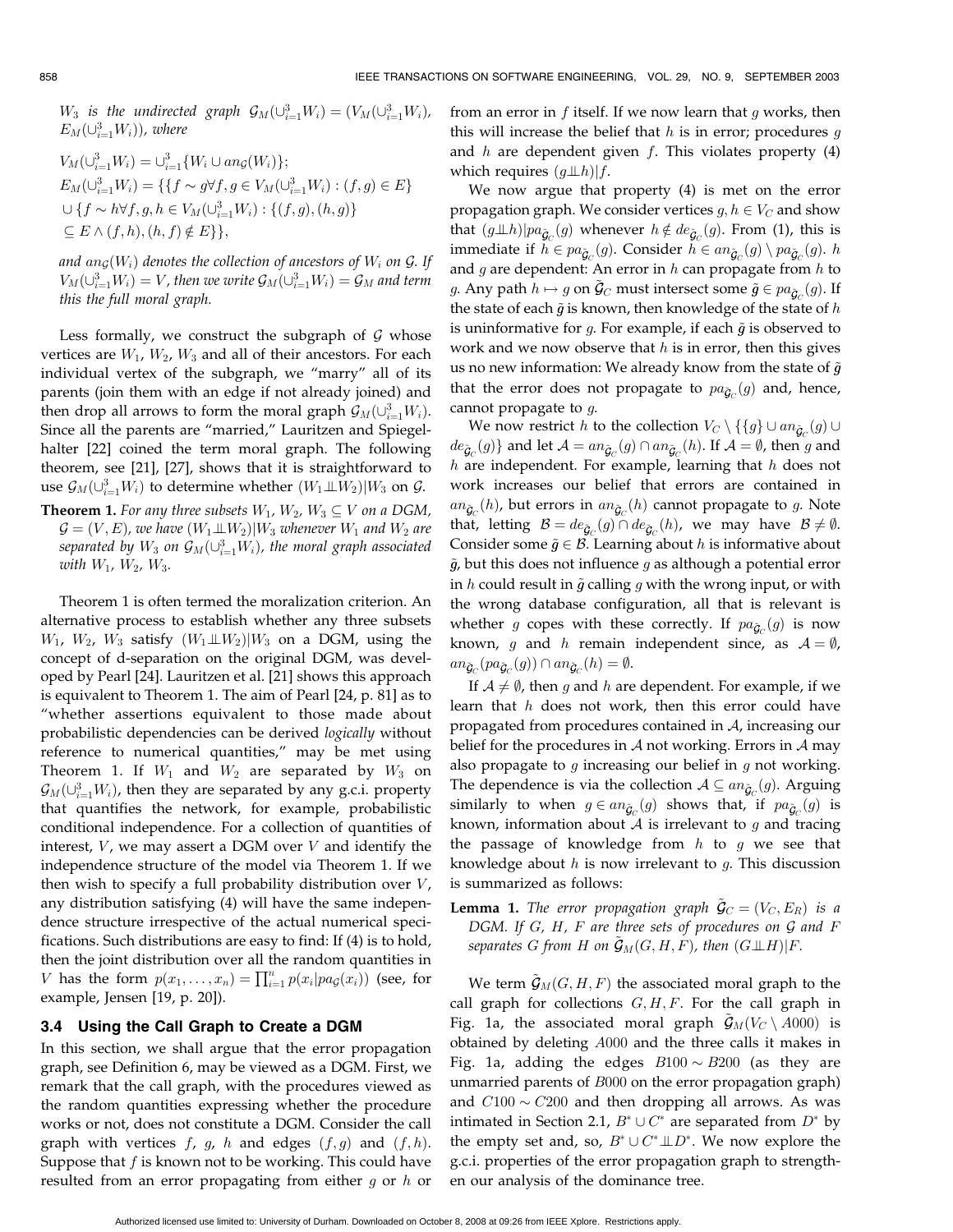## 4 PROGRAM COMPREHENSION USING THE g.c.i. RELATION

### 4.1 Strongly Directly Dominated Subtrees: "Single Call In"

In Section 2, we reviewed current practice in using the dominance tree to select potential reuse candidates. "Single Call In" subtrees, that is, subtrees whose root was strongly directly dominated, have been identified as possible sites of remodularization. In this section, we formalize the relationship between "single call in" subtrees which share a common strongly direct dominator. This enables us to strengthen the argument for the adoption of the reuse candidates, while also helping to explain the relationship of the candidates with the directly dominated vertices. The approach utilizes the g.c.i. relation discussed in Section 3. We have the following theorem; the proof is in the Appendix.

**Theorem 2.** Suppose  $\mathcal{G}_C = (V_C, E_C)$  is a call graph and consider any collection of vertices  $h_1, h_2, \ldots, h_m$  with the property that, for any  $h_i \neq h_j$ , there is no direct path between  $h_i$  and  $h_j$ on  $\mathcal{G}_C$ . Let  $\mathcal{H} = \cup_{k=1}^l \{de_C(h_i) \cap de_C(h_{j_k})\}$ . For any  $i \in$  $\{1, \ldots, m\}$  and any  $1 \leq l \leq m$ ,  $1 \leq j_1 \leq j_2 \leq \cdots \leq j_l \leq m$ ,  $j_k \neq i$ , with  $h^* = \{h\} \cup de_C(h)$  for any  $h \in V_C$ ,

$$
(h_i^* \perp \!\!\!\perp \cup_{k=1}^l h_{j_k}^*)|\mathcal{H}.\tag{5}
$$

If two vertices are both strongly directly dominated by the same vertex on a dominance tree, then there is no path between them on a call graph. Moreover, with  $h^{\bullet} =$  $\{h\} \cup de_{\mathcal{D}_{f}}(h)$ ,  $h^{\bullet} \subseteq h^*$  and, so, we may link Theorem 2 to the reuse candidates generated by the "single call in" subtrees on a dominance tree  $\mathcal{G}_{\mathcal{D}_f}$  via the following corollary.

**Corollary 1.** Suppose  $\mathcal{G}_C = (V_C, E_C)$  is a call graph and f is a root node of  $\mathcal{G}_C$ . Additionally, consider a vertex g on  $\mathcal{G}_{\mathcal{D}_f}$  which strongly directly dominates the vertices  $h_1, \ldots h_m$  on  $\mathcal{G}_{C_f}$ . Let  $\mathcal{H} = \cup_{k=1}^l \{de_C(h_i) \cap de_C(h_{j_k})\}.$  For any  $i \in \{1, \ldots, m\}$  and any  $1 \leq l \leq m$ ,  $1 \leq j_1 \leq j_2 \leq \cdots \leq j_l \leq m$ ,  $j_k \neq i$ , with  $h^{\bullet} = \{h\} \cup de_{\mathcal{D}_f}(h)$  for any  $h \in V_{\mathcal{D}_f}$ ,

$$
(h_i^{\bullet} \perp \!\!\!\perp \cup_{k=1}^l h_{j_k}^{\bullet}) | \mathcal{H}. \tag{6}
$$

**Proof.** Since  $h_i^{\bullet} \setminus h_i$  forms the set of vertices dominated by  $h_i$ on  $\mathcal{G}_{\mathcal{D}_f}$ , then  $\{h_i^{\bullet} \setminus h_i\} \subseteq dec(h_i)$ . The reduction of the sets  $h_i^*$  to  $h_i^*$  follows by the g.c.i. property (3).

Corollary 1 thus provides us with the relationship between "single call in" subtrees whose roots share the same parent on the dominance tree. The subtrees are independent if they do not share any descendents on the call graph, so that  $\mathcal{H} = \emptyset$ , and conditionally independent if they do share descendents, that is  $\mathcal{H} \neq \emptyset$ . These shared descendents are thus present in "multiple calls in" subtrees on the dominance tree and, so, provide a connection between "single call in" and "multiple calls in" subtrees. Consider the dominance tree in Fig. 1c and the "single call in" subtrees  $C000$ <sup>o</sup> and  $D000$ <sup>o</sup>. In the call graph in Fig. 1a, C000 and D000 do not share descendents

and so, from Corollary 1, we have  $C000^{\bullet} \perp\!\!\!\perp D000^{\bullet}$ . However, for the call graph in Fig. 1b, C000 and D000 do share descendents:  $B000^*$ . In this case, applying Corollary 1 yields  $(C000^{\bullet} \perp\!\!\!\perp D000^{\bullet})|B000^{\circ}$ . The difference in these two statements illustrates an advantage of the g.c.i. relation over the dominance relation and helps explain why we can capture the relationship between subtrees on the dominance tree. The dominance relation is only concerned with calls to a procedure while the g.c.i. relation also takes account of calls made by a procedure. This difference is crucial if one wishes to examine ripple effects as Figs. 1a and 1b illustrate.

## 4.2 Relations around "Isolated" Subtrees

Theorem 2 and, thus, Corollary 1 stress the importance of shared descendents of "single call in" subtrees. For the call graph in Fig. 1a, since  $C000^* = B000^* \cup C000^{\circ}$  and  $D000^* = D000^{\bullet}$ , then, from Theorem 2,  $B000^* \cup C000^{\bullet} \perp \perp$  $D000$ <sup> $\bullet$ </sup>. In this case,  $D000$  dominates all of its descendents and, hence, does not call any other subtree on the dominance tree.

If, for any  $h_u \in V_{\mathcal{D}_f}$ , we have  $de_C(h_u) = de_{\mathcal{D}_f}(h_u)$ , then the subtree  $h_u^{\bullet} = h_u^*$  does not call any other subtree on  $\mathcal{G}_{\mathcal{D}_f}$ . We introduce the term "isolated" subtree to describe  $h_u^{\bullet}$ . In terms of the call graph, this means that, once  $h_u$  has been called, execution remains solely in the subtree  $h_u^{\bullet}$  until  $h_u$  is exited. This suggests that we may wish to consider this subtree as a single unit. Notice that this may include subtrees where multiple procedures call the root  $h_u$ . We shall term subtrees that make calls to other subtrees on the dominance tree "nonisolated" subtrees. We have the following theorem; the proof is in the Appendix.

**Theorem 3.** Suppose that  $\mathcal{G}_C = (V_C, E_C)$  is a call graph and  $h_u \in V_C$  is such that  $de_C(h_u) = de_{\mathcal{D}_f}(h_u)$  for some dominance tree  $G_{\mathcal{D}_f} = (V_{\mathcal{D}_f}, E_{\mathcal{D}_f})$ . If  $g_1, \ldots, g_m$  are any collection of vertices on  $\mathcal{G}_{\mathcal{D}_f}$  with the property that, for each i, there is no direct path between each  $g_i$  and  $h_u$  on  $\mathcal{G}$ , then

$$
h_u^{\bullet} \perp \!\!\! \perp \cup_{i=1}^m g_i^*.
$$
 (7)

If  $\{g_1,\ldots,g_m\}\subseteq \{an_C(h_u)\cap V_{\mathcal{D}_f}\}$ , with  $G^{\dagger}\backslash h_u^{\dagger}=\{\cup_{i=1}^mg_i^*\}\backslash h_u^{\bullet}$ then

$$
(de_{\mathcal{D}_f}(h_u) \perp \big\{ G^\dagger \setminus h_u^\dagger \big\}) | h_u. \tag{8}
$$

Theorem 3 shows us that "isolated" subtrees are either independent or conditionally independent of the other vertices on the call graph. It is irrelevant whether the root of the "isolated" subtree is strongly directly or just directly dominated on the dominance tree. Note that, on the dominance tree in Fig. 1c,  $B000^{\bullet} = B000^{\circ}$  for both the call graph in Fig. 1a and that in Fig. 1b. For Fig. 1a, we have that  $D000^{\bullet} = D000^*$  and, so, from relation (7),  $B000^{\bullet} \perp\!\!\!\perp D000^{\bullet}$ . C000 is an ancestor of B000 on the call graph and, from relation (8), we find that  $({B100, B200} \perp \!\!\!\perp CO00^{\bullet})|B000$ . On the call graph in Fig. 1b, both C000 and D000 are ancestors of B000 and, so, from relation (8), we find that  $(\{B100, B200\} \perp\!\!\!\perp C000^{\bullet} \cup D000^{\bullet})|B000.$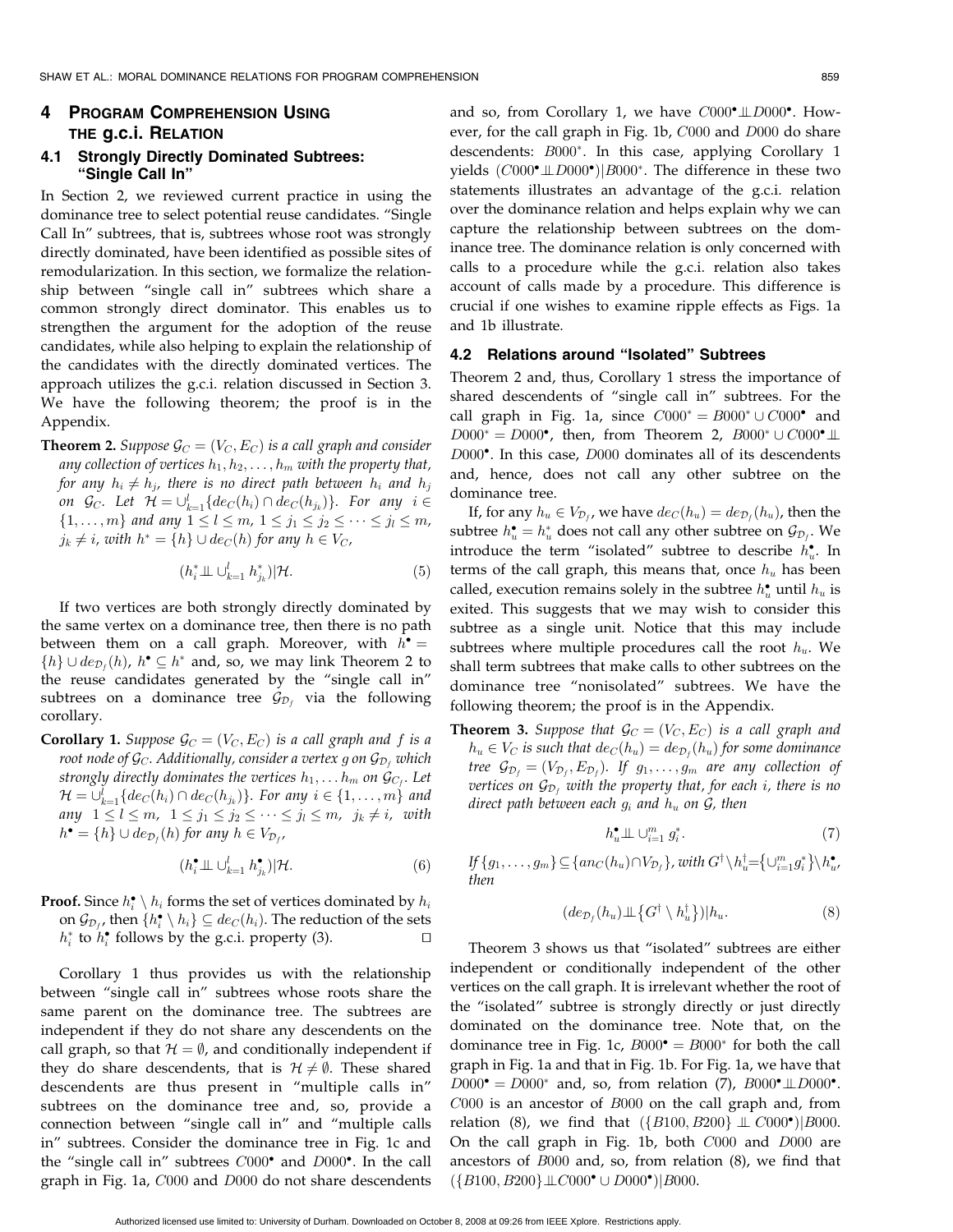Assessing whether  $de_{\mathcal{D}_f}(h_u) = de_C(h_u)$  is simple; identifying these subtrees on the dominance tree enables it to provide more information about the calling structure without altering its layout. First, there will be a reduction in the number of call graphs that can produce a given dominance tree, while, second, there will be an added ability of the dominance tree to represent more detailed information. For example, a "single call in" "isolated" subtree is independent of its neighboring subtrees.

## 4.3 Modifying the Dominance Tree to Highlight "Isolated" Subtrees: The Moral Dominance Tree

The shading of vertices on the dominance tree enables us to identify easily "single call in" and "multiple calls in" subtrees. The shading also shows where parental loss has occurred in the abstraction of the calling structure from call graph to dominance tree. Strongly directly vertices have the same, unique parent on both graphs while the directly dominated vertices had at least two parents on the call graph of which at most one can be a parent on the dominance tree. We may modify the shading to indicate whether directly dominated vertices are dominated by one of their parents from the call graph or by an ancestor. Without altering the layout of the tree, so that Corollary 1 remains applicable, such a modification provides more information about the calling structure.

Theorem 3 shows the importance of "isolated" or "nonisolated" subtrees when determining the relationships between subtrees on the dominance tree; such subtrees are not highlighted on the dominance tree but may be formally identified by determining whether, for each  $h \in V_{\mathcal{D}_{f}}$ ,  $de_{\mathcal{D}_f}(h) = de_C(h)$ . Thus, if  $h \in V_{\mathcal{D}_f}$  is the root of a "nonisolated" subtree, then the abstraction of the call graph results in h losing some of its descendents:  $de_{\mathcal{D}_f}(h) \subset de_C(h)$ . In an analogous way to using vertex shading to highlight loss of parents in the abstraction, we may use differing vertex shapes on the dominance tree to represent those vertices for which  $ch_C(h) \nsubseteq ch_{\mathcal{D}_f}(h)$ ,  $ch_C(h) \subseteq ch_{\mathcal{D}_f}(h)$  only, or  $dec(h) = de_{\mathcal{D}_f}(h)$ . We propose modifying the dominance tree into the moral dominance tree.

Definition 10. The moral dominance tree corresponding to a root node, f, is the graph  $\mathcal{G}_{\mathcal{D}_f} = (f^*, E_{\mathcal{D}_f})$  formed from  $\mathcal{G}_{C_f} = (f^*, E_{C_f})$ , the subgraph of the call graph  $\mathcal{G}_C = (V_C, E_C)$ , where  $f^* = \{ f \} \cup de_C(f)$ . For any two vertices g,  $h \in f^*$ ,  $(g, h) \in$  $E_{\mathcal{D}_f}$  if g directly dominates h on  $\mathcal{G}_{C_f}$ . If g strongly directly dominates h on  $\mathcal{G}_{C_f}$ , then the vertex h is unshaded and h is shaded if g only directly dominates it. Two shadings are used to distinguish vertices directly dominated by one of their parents on  $\mathcal{G}_{C_f}$  and those directly dominated by a nonparent. If  $de_C(h) = de_{\mathcal{D}_f}(h)$ , then the vertex is a rectangular box with rounded corners. If only  $ch_C(h) \subseteq ch_{\mathcal{D}_f}(h)$ , then the vertex is an ellipse. If neither of these occur, then the vertex is a rectangular box.

The moral dominance tree has the same layout as the dominance tree, see Definition 3; it differs in the shape and shading of the vertices. Figs. 1d and 1e show the respective moral dominance trees for the call graphs in Figs. 1a and 1b. Notice that, unlike the corresponding

dominance tree (Fig. 1c), the two call graphs lead to different moral dominance trees. In Fig. 1d,  $D000^\circ$  is an "isolated" subtree: D000 is unshaded and is a rectangular box with rounded corners. We immediately deduce that  $D000^{\bullet} \perp\!\!\!\perp B000^{\bullet} \cup C000^{\bullet}$ . However, in Fig. 1e,  $D000^{\bullet}$  is not an "isolated" subtree: It makes calls to other subtrees. As D000 appears in an ellipse, we infer that these calls are made by procedures in  $de_{\mathcal{D}_f}(D000)$  and not by  $D000$ . The differing vertex shapes introduce more of the calling structure into the visual summary without destroying the tree representation. The same is true with the vertex shadings which help illustrate how "multiple calls in" subtrees are accessed by "nonisolated" subtrees: Compare the shading of B000 in Figs. 1d and 1e.

The results of Sections 4.1 and 4.2 provide a formal relationship between different types of subtrees on the dominance tree. The dominance relation identifies "single call in" subtrees which are either independent or conditionally independent to adjoining "single call in" subtrees dependent upon whether they share descendents (present in "multiple calls in" subtrees). We modify the vertex shading to illustrate whether the parent of the root of a "multiple calls in" subtree is also a parent on the call graph. Theorem 3 shows that we should also consider whether subtrees "call out" to other subtrees on the dominance tree; we add this information to the graphic using differing vertex shapes.

#### 4.4 Additional Benefits of the g.c.i. Relation

The problem of multiple root nodes. The power of the g.c.i. relation is that it can be used to assess the relationship between any collections of vertices by constructing the corresponding moral graph. It can, for example, determine the relationship between different root nodes of a call graph, a facet that the dominance relation is unable to do. Relationships obtained from the moral graph are valid for the entire graphical model. Contrast this to the dominance relation for call graphs with multiple root nodes. Here, multiple dominance trees are constructed and procedures may appear on many dominance trees. Relationships obtained on one dominance tree may not hold on the call graph; procedures can be strongly dominated on one tree and only directly dominated on another, they may have different direct dominators on different dominance trees.

Failure to capture potential reuse candidates. In Fig. 2b, C001 and D001 are the only "single call in" subtrees dominated by A000 and Theorem 2 may be used to deduce that  $(C^* \perp\!\!\!\perp D^*)|B^*$ . The moral dominance tree does not alter the shape of the dominance tree and the conditional independence of  $C^*$  and  $D^*$  is thus not apparent on the moral dominance tree corresponding to Fig. 2a. We now explore whether we can modify the call graph to better capture its structure on the moral dominance tree.

Consider the collection of vertices  $\{A000, D001, D000\}.$ Each pair of vertices in the collection are joined by an edge. If we try to add any other vertex to the collection, then this is no longer the case. For example, if we add D200, then we have  $A000\not\sim D200$ . The collection  $\{A000,D001,D000\}$  is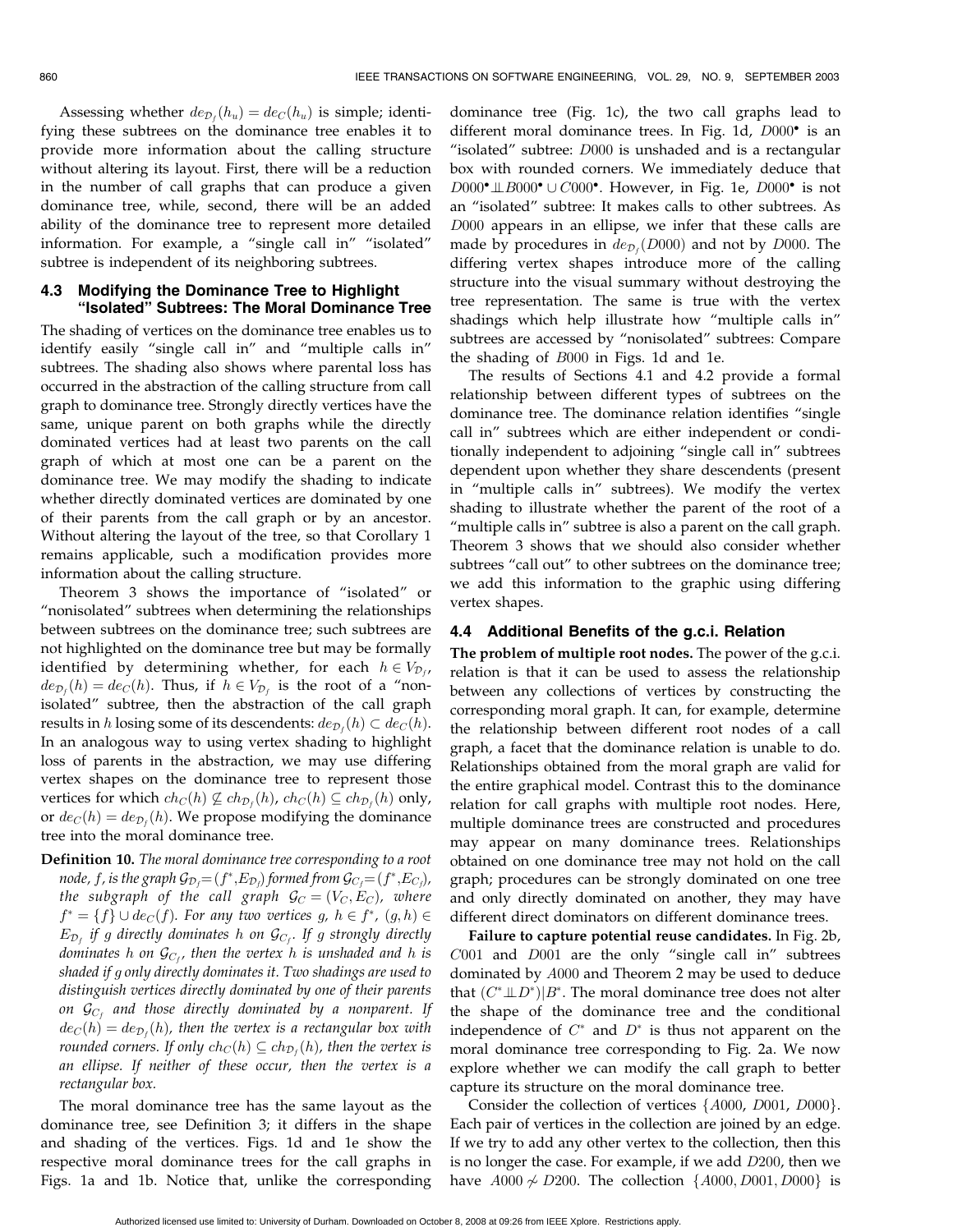termed a clique. To quote Whittaker [28, p. 59], "a graph or subgraph is complete if all vertices are joined with either directed or undirected edges. A clique is a subset of vertices which induce a complete subgraph but for which the addition of a further vertex renders the induced subgraph incomplete." Cliques are central to the study of conditional independencies because any vertex in a clique on the moral graph is dependent upon all of the other vertices in the clique. Suppose that the graph  $G = (V, E)$  is a DAG and the collection  $G \subseteq V$  forms a clique on  $\mathcal{G}$ . There is a unique  $g \in G$  such that  $(g, h) \in E$  for all  $h \in G^{\dagger}$ , where  $G^{\dagger} = G \setminus \{g\}$ . We term g the clique-parent of G. For example, in the clique  $\{A000, D001, D000\}$  on the call graph in Fig. 2a, the clique-parent is A000. Note that any clique on the call graph is also a clique on the error propagation graph. The dominance relation may struggle with a clique on a call graph because of the dependence within the clique. A natural extension of the dominance relation is to seek the collection of vertices,  $H$ , for which, for all  $h \in H$ ,  $G^{\dagger}$  is an  $(f,g)$ -separator, where f is a root node on the call graph. If  $G$  comprises of just two vertices, then  $G^{\dagger}$  is a single vertex,  $g^{\dagger}$  say, and H comprises the set of procedures  $g^{\dagger}$  dominates on  $\mathcal{G}_{\mathcal{D}_f}$ . This provides a formal way of extending the separator set from a single vertex to a collection of vertices. Indeed, in a similar way to how cycles are collapsed on the call graph, we may consider recursively collapsing all cliques on the call graph to just two vertices: g and  $G^{\dagger}$  before creating the dominance tree. To illustrate this, consider the call graph in Fig. 2a. We examine cliques with at least three vertices. There are two such cliques which have A000 as a clique-parent:  $\{A000, C001, C000\}$  and  $\{A000, D001, D000\}$ . We merge  $C001$  and  $C000$  into a single vertex  $\{C001, C000\}$  whose children are the combined children of C001 and C000. We similarly merge  $D001$  and  $D000$  together; the merged vertex having as children the union of the children of D001 and  $D000$ . On the resultant call graph,  $\{D001, D000\}$  is the clique-parent of the clique  $\{\{D001, D000\}, D100, D200\}$ and, so, D100, D200 may be merged to a single vertex. All other cliques on the call graph contain just two vertices. The modified call graph and moral dominance tree are shown in Fig. 2c and Fig. 2d respectively. Notice that there are only two out of 11 shaded vertices in Fig. 2d compared with the seven out of 14 in Fig. 2b which, intuitively, suggests the usefulness of Fig. 2d over Fig. 2b for program comprehension of the original call graph, Fig. 2a. The merging of the vertices in Fig. 2c enables the dominance relation to obtain the three subsets  $B^*$ ,  $C^*$ ,  $D^*$  discussed in Section 2.4. The subtrees  $C^*$  and  $D^*$  have a different shape on Fig. 2d reflecting the g.c.i. property  $(C100 \perp C200)|C110$ , whereas  $D100$  and  $D200$  are dependent. This contrasts with the scenario in Fig. 2b. The similarity in structure between Figs. 1b and 2a is now apparent. Indeed, removing the cliques in Fig. 1b results in merging the vertices D100 and D200 so that the resultant call graph has the same shape as that in Fig. 2c.

## 5 CONCLUSION

Dominance tree analysis may be used to identify subtrees which may be considered as potential reuse candidates. The subtrees considered are those we termed "single call in" subtrees. The dominance tree does not explain the relation between "single call in" subtrees and vertices who are only directly dominated.

To address this, we introduce a g.c.i. relation over the call graph. This supports the argument for the potential reuse candidates obtained from the dominance tree by identifying "single call in" subtrees as being either independent or conditionally independent of other "single call in" subtrees. The conditional independence occurred when "single call in" subtrees made calls to the same "multiple call in" subtrees. The "multiple call in" subtrees have a root which is only directly dominated and, so, the conditional independence relation not only supports the dominance tree analysis, but strengthens it by explaining the relationship between the strongly directly and directly dominated vertices.

We argue that it is not just "single call in" subtrees that should be highlighted as potential reuse candidates, but also "isolated" subtrees, subtrees which make no calls to any other subtree on the dominance tree. As such, we propose modifying the dominance tree to the moral dominance tree which provides a greater understanding of the relationships between individual branches and also highlights areas where further investigation, in particular, the "nonisolated" "multiple calls in" subtrees, using the g.c.i. relation is required.

The g.c.i. relation is a tool for investigating any collection of vertices. It provides a formal theoretical framework for the previous heuristic approach, thus enhancing the argument for the adoption of potential reuse candidates and developing a formal relationship between the candidates. Additionally, we are able to understand collections where the dominance relation exhibited a lack of understanding. We also considered how the dominance relation could be improved so that it could handle cliques. Combining the dominance tree analysis with the g.c.i. relation provides us with a more detailed understanding of the relationships within the calling structure and, thus, our level of comprehension.

## **APPENDIX**

#### PROOFS OF THEOREMS

**Proof of Theorem 2.** Note that for any  $h \in V_C$ ,  $h^*$  is also the collection of  $h$  and its ancestors on the error propagation graph. From Lemma 1, to show (5), we construct the associated moral graph  $\mathcal{G}_M(h^* \cup H^*)$ , where  $H^* = \bigcup_{k=1}^l h_{j_k}^*$  and consider separations on this graph. Notice that  $V_M(h_i^* \cup H^*) = h_i^* \cup H^*$ . Let  $A =$  $\cup_{k=1}^{l} \{de_C(h_i) \cap de_C(h_{j_k})\}, \quad B = \cup_{k=1}^{l} \{de_C(h_i) \cap de_C^{c}(h_{j_k})\},$ and  $C = \bigcup_{k=1}^{l} \{de_C^c(h_i) \cap de_C(h_{j_k})\};$  A, B, and C are mutually incompatible.

If  $A = \emptyset$ , then the subgraphs  $h_i^*$  and  $H^*$  are unconnected on  $\mathcal{G}_C$  and, thus, on  $\tilde{\mathcal{G}}_C$ . If they are connected on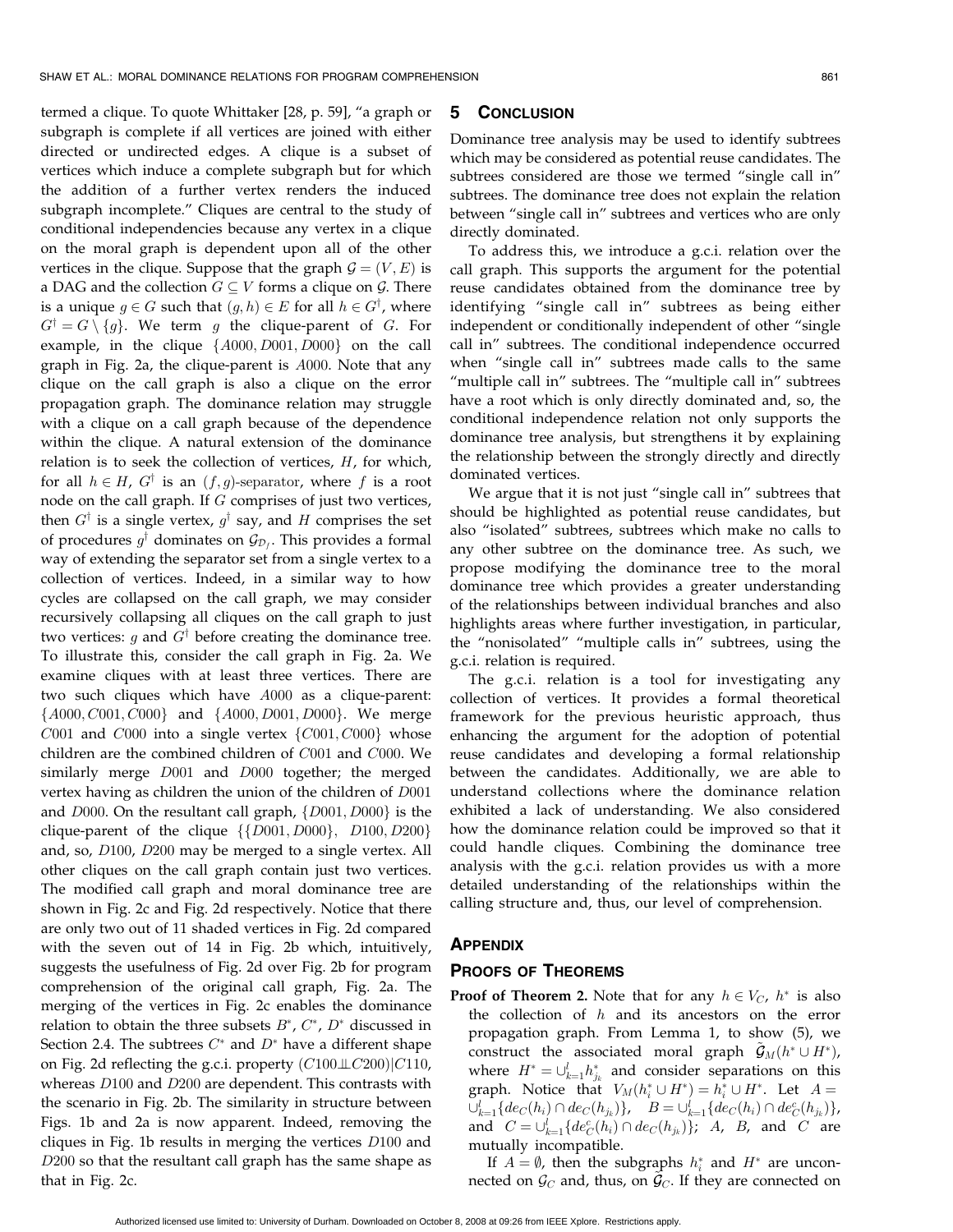$\tilde{\mathcal{G}}_{M}(h_i^* \cup H^*)$ , the path must have been formed by the marriage of some  $h_{i1} \in de_C(h_i)$  and some  $h_{*1} \in \bigcup_{k=1}^l$  $dec(h_{j_k})$ . Since  $A = \emptyset$ ,  $de_C(h_i) = B$ , and  $\cup_{k=1}^l de_C(h_{j_k}) = C$ .

If  $A \neq \emptyset$ , then the subgraphs  $h_1^*$  and  $H^*$  are connected on  $\mathcal{G}_C$  and, thus, on  $\mathcal{G}_C$ . The connecting vertices are A. There is no arc between any  $h_{i1} \in B$  and any  $h_{*1} \in C$ (and vice versa). Any path between  $B$  and  $C$  which does not pass through an element of A must evolve through the marriage of some  $h_{i1} \in B$  and some  $h_{*1} \in C$ .

In either case, we require the addition of an arc between some  $h_{i1} \in B$  and some  $h_{*1} \in C$ . This will occur, see Definition 9, if there exists  $h_2 \in h_i^* \cup H^*$  such that  $\{(h_{i1}, h_2), (h_{*1}, h_2)\}\subseteq E_R$  or, equivalently,  $\{(h_2, h_{i1}),$  $(h_2, h_{*1})\}\subseteq E_C$ . If  $h_2 \in A$ , then  $\{h_{i1}, h_{*1}\}\subset A$ : a contradiction. If  $h_2 \in h_i^* \setminus A$ , then  $h_{*1} \in de_C(h_i)$ : a contradiction. If  $h_2 \in H^* \setminus A$ , then  $h_{i1} \in \bigcup_{k=1}^l dec(h_{j_k})$ : a contradiction. Thus, there is no such  $h_2 \in h_i^* \cup H^*$  and the results follow.  $\Box$ 

# **Proof of Theorem 3.** Once more, for any  $h \in V$ , we let  $h^* = h \cup de_C(h)$ . Let  $G^* = \bigcup_{i=1}^m g_i^*$ . From Lemma 1, we need to consider separations on  $\tilde{\mathcal{G}}_{M}(h_{u}^{\ast }\cup G^{\ast }).$  Notice that  $V_M(h_u^* \cup G^*) = h_u^* \cup G^*$ . Since  $de_C(h_u) = de_{\mathcal{D}_f}(h_u)$ , then

the only calls from  $V_{\mathcal{D}_f} \setminus h_u^*$  to  $h_u^*$  on  $\mathcal{G}_C$  are to  $h_u$  only. If there is no direct path between each  $g_i$  and  $h_u$ , then each  $g_i \in V_{\mathcal{D}_f} \setminus h_u^*$  and  $h_u \notin dec(g_i)$ . Thus,  $g_i^* \cap h_u^* = \emptyset$  and the subgraphs  $h_u^*$  and  $G^*$  are unconnected on  $\mathcal{G}_C$  and, thus, on  $\tilde{g}_C$ . For them to be connected on  $\tilde{g}_M(h_u^* \cup G^*)$ , the path must have been formed by the marriage of some  $h_{u1} \in h_u^*$  and some  $g_{*1} \in G^*$ . We may show this cannot occur in an identical way to the proof of Theorem 2. Property (7) thus follows.

Property (8) also follows by observing that, if each  $g_i \in an_C \cap V_{\mathcal{D}_f}$ , then the subgraphs  $h_u^*$  and  $G^*$  are unconnected on  $\mathcal{G}_C$ , but only at  $h_u$ . Following the proof of Theorem 2, we show that there can be no marriage between some  $h_{u1} \in h_u^*$  and some  $g_{*1} \in H^* \setminus h_u^*$ .

#### ACKNOWLEDGMENTS

This work was supported by grant GR\M76775 from the UK Engineering and Physical Sciences Research Council.

#### **REFERENCES**

- [1] A. Bobbio, L. Portinale, M. Minichino, and E. Ciancamerla, "Improving the Analysis of Dependable Systems by Mapping Fault Trees into Bayesian Networks," Reliability Eng. and System Safety, vol. 71, no. 3, pp. 249-260, 2001.
- [2] E. Burd and M. Munro, "Enriching Program Comprehension for Software Reuse," Proc. Fifth Int'l Workshop Program Comprehension, pp. 130-137, 1997.
- [3] E. Burd and M. Munro, "A Method for the Identification of Reusable Units through the Reengineering of Legacy Code," J. Systems and Software, vol. 44, no. 2, pp. 121-134, 1998.
- [4] E. Burd and M. Munro, "Evaluating the Use of Dominance Trees for C and COBOL," Proc. 1999 Int'l Conf. Software Maintenance, pp. 401-410, 1999.
- [5] E. Burd and M. Munro, "Supporting Program Comprehension Using Dominance Trees," Annals Software Eng., vol. 9, pp. 193-213, 2000.
- [6] E. Burd, M. Munro, and C. Wezeman, "Analysing Large COBOL Programs: The Extraction of Reusable Modules," Proc. 1996 Int'l Conf. Software Maintenance, pp. 238-243, 1996.
- [7] E. Burd, M. Munro, and C. Wezeman, "Extracting Reusable Modules from Legacy Code: Considering Issues of Module Granularity," Proc. Third Working Conf. Reverse Eng., pp. 189-197, 1996.
- [8] G. Canfora, A. Cimitile, A. De Lucia, and G.A. Di Lucca, "Decomposing Legacy Systems into Objects: An Eclectic Approach," Information and Software Technology, vol. 43, no. 6, pp. 401- 412, 2001.
- [9] G. Canfora, A. De Lucia, G.A. Di Lucca, and A.R. Fasolino, "Recovering the Architectural Design for Software Comprehension," Proc. Third Workshop Program Comprehension (WPC '94), pp. 30-38, 1994.
- [10] A. Cimitile, A. De Lucia, G.A. Di Lucca, and A.R. Fasolino, "Identifying Objects in Legacy Systems," Proc. Fifth Int'l Workshop Program Comprehension, pp. 138-147, 1997.
- [11] A. Cimitile, A. De Lucia, G.A. Di Lucca, and A.R. Fasolino, "Identifying Objects in Legacy Systems Using Design Metrics," J. Systems and Software, vol. 44, no. 3, pp. 199-211, 1999.
- [12] A. Cimitile and G. Visaggio, "Software Salvaging and the Call Dominance Tree," J. Systems and Software, vol. 28, no. 2, pp. 117- 127, 1995.
- [13] R.G. Cowell, A.P. Dawid, S.L. Lauritzen, and D.J. Spiegelhalter, Probabilistic Networks and Expert Systems. Springer, 1999.
- [14] A.P. Dawid, "Conditional Independence in Statistical Theory (with Discussion)," J. Royal Statistics Soc. B, vol. 41, no. 1, pp. 1-31, 1979.
- [15] A.P. Dawid, "Conditional Independence for Statistical Operations," Annals of Statistics, vol. 8, no. 3, pp. 598-617, 1980.
- [16] M. Goldstein, "Influence and Belief Adjustment (with Discussion)," Influence Diagrams, Belief Nets and Decision Analysis, R.M. Oliver and J.Q. Smith, eds., pp. 143-174, Wiley, 1990.
- [17] M.S. Hecht, Flow Analysis of Computer Programs. Amsterdam: North-Holland, 1977.
- [18] IEEE, IEEE Standard Glossary of Software Engineering Terminology. New York: IEEE Press, 1983.
- [19] F.V. Jensen, An Introduction to Bayesian Networks. London: UCL Press 1996.
- [20] S.L. Lauritzen, Graphical Models. Oxford Science Publications, 1996.
- [21] S.L. Lauritzen, A.P. Dawid, B.N. Larsen, and H.-G. Leimer, "Independence Properties of Directed Markov Fields," Networks, vol. 20, no. 5, pp. 491-505, 1990.
- [22] S.L. Lauritzen and D.J. Spiegelhalter, "Local Computations with Probabilities on Graphical Structures and Their Application to Expert Systems (with Discussion)," J. Royal Statistics Soc. B, vol. 50, no. 2, pp. 157-224, 1988.
- [23] H.A. Müller, M.A. Orgun, S.R. Tilley, and J.S. Uhl, "A Reverse-Engineering Approach to Subsystem Structure Identification," J. Software Maintenance: Research and Practice, vol. 5, no. 4, pp. 181- 204, 1993.
- [24] J. Pearl, Probabilistic Inference in Intelligent Systems. San Mateo, Calif.: Morgan Kaufman, 1988.
- [25] J.Q. Smith, "Influence Diagrams for Statistical Modelling," Annals of Statistics, vol. 17, no. 2, pp. 654-672, 1989.
- [26] J.Q. Smith, "Statistical Principles on Graphs (with Discussion)," Influence Diagrams, Belief Nets and Decision Analysis, R.M. Oliver and J.Q. Smith, eds., pp. 89-120, Wiley, 1990.
- [27] D.J. Spiegelhalter, "Discussion on 'Statistical Principles on Graphs' by Smith," Influence Diagrams, Belief Nets and Decision Analysis, R.M. Oliver and J.Q. Smith, eds., pp. 113-116, Wiley, 1990.
- [28] J. Whittaker, Graphical Models in Applied Multivariate Statistics. Chichester: Wiley, 1990.
- [29] D.A. Wooff, M. Goldstein, and F.P.A. Coolen, "Bayesian Graphical Models for Software Testing," IEEE Trans. Software Eng., vol. 28, no. 5, pp. 510-525, May 2002.